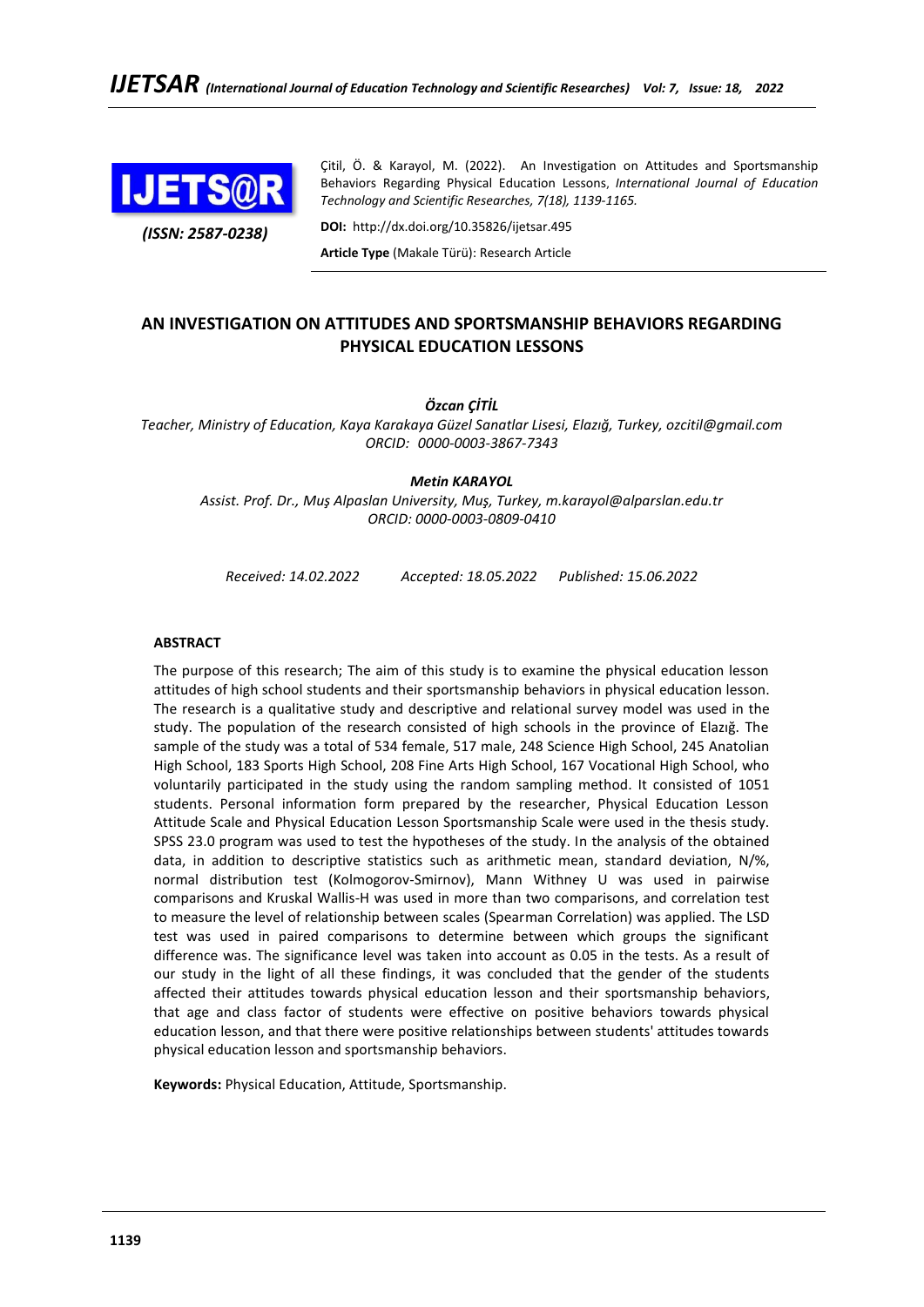### **INTRODUCTION**

Although the Physical Education course is described as a psychomotor education, it contains elements that contribute positively to the cognitive, affective, and behavioral development of the individual. An active and healthy life is at the forefront of the learning areas of Physical Education lessons in high schools, and the content of sports awareness and competitions, which is one of the sub-learning objectives, has been prepared in the form of sports ethics, virtue in sports, fair play, the necessity of being honest and gentleman in sports. In order to achieve these points, making students love physical education lessons is also very important in terms of acquiring a positive attitude. By this means, it is foreseen that students will be able to gain the habit of doing regular sports for a healthy life (Karayol et al., 2020). Sports activities carried out in schools have an important role in the internalization of human values such as developing a sense of solidarity, benevolence and cooperation in children and young people, creating awareness of obeying the rules, learning to share, being fair and tolerant. Today, when sports competitions are examined, it is seen that many behaviors that do not comply with sports ethics are exhibited in sports fields. Negative behaviors of fans, sports managers, sports commentators and athletes, such as insults, violence and match-fixing, which do not comply with sports ethics, harm the spirit of sports. The most important factor that can minimize the presence of these negative behaviors in sports fields is the education of the individual who plays an important role in the construction of societies. Such behavior patterns exhibited in sports activities are expressed as sportsmanship behavior, sportsmanship spreads throughout life and plays a very effective role in being a good citizen. For this reason, it is of great importance for the Physical Education lesson to determine the level of sportsmanship behavior of the students, which can be considered as one of the sub-indicators of social skill development, which is an important dimension of the physical education lesson. On the other hand, education is defined as a project to bring about change throughout the life of the individual (Ertürk, 1998). When the subject is approached from this point of view, it will be possible to provide individuals and a society with an education formed by individuals to gain a more moral and ethical structure. Approximately 20 million students receive education within the scope of formal education in Turkey (National Education Statistics, 2019). In this context, the importance of education in raising students and moral athletes emerges. To the extent that these can be provided, athletes, coaches, referees, managers, commentators, or fans will place morality at the foundation of their lives. In this context, especially Physical Education and Sports classes should be evaluated in this context in the training of the aforementioned individuals. Physical Education and Sports lessons not only contribute to the physical development of individuals through activities, but also contribute to their intellectual, social, and emotional development. The intuitive factor that affects people's attitudes is called attitude. Attitude affects the form and strength of people's behavior towards events. In order to develop positive attitudes towards Physical Education and Sports lessons, it is necessary to be successful in the lesson, to be enthusiastic about the lesson, and to receive praise or congratulations from the teacher. Attitude can be explained as the first input of an individual's reaction, based on his own experience, motivation and knowledge, or the event that develops around him, through the mind and behavior he or she organizes against a subject adopted by the society (Özyalvaç, 2010; Eroğlu et al., 2019). Physical education and sports lessons, which are inseparable and integra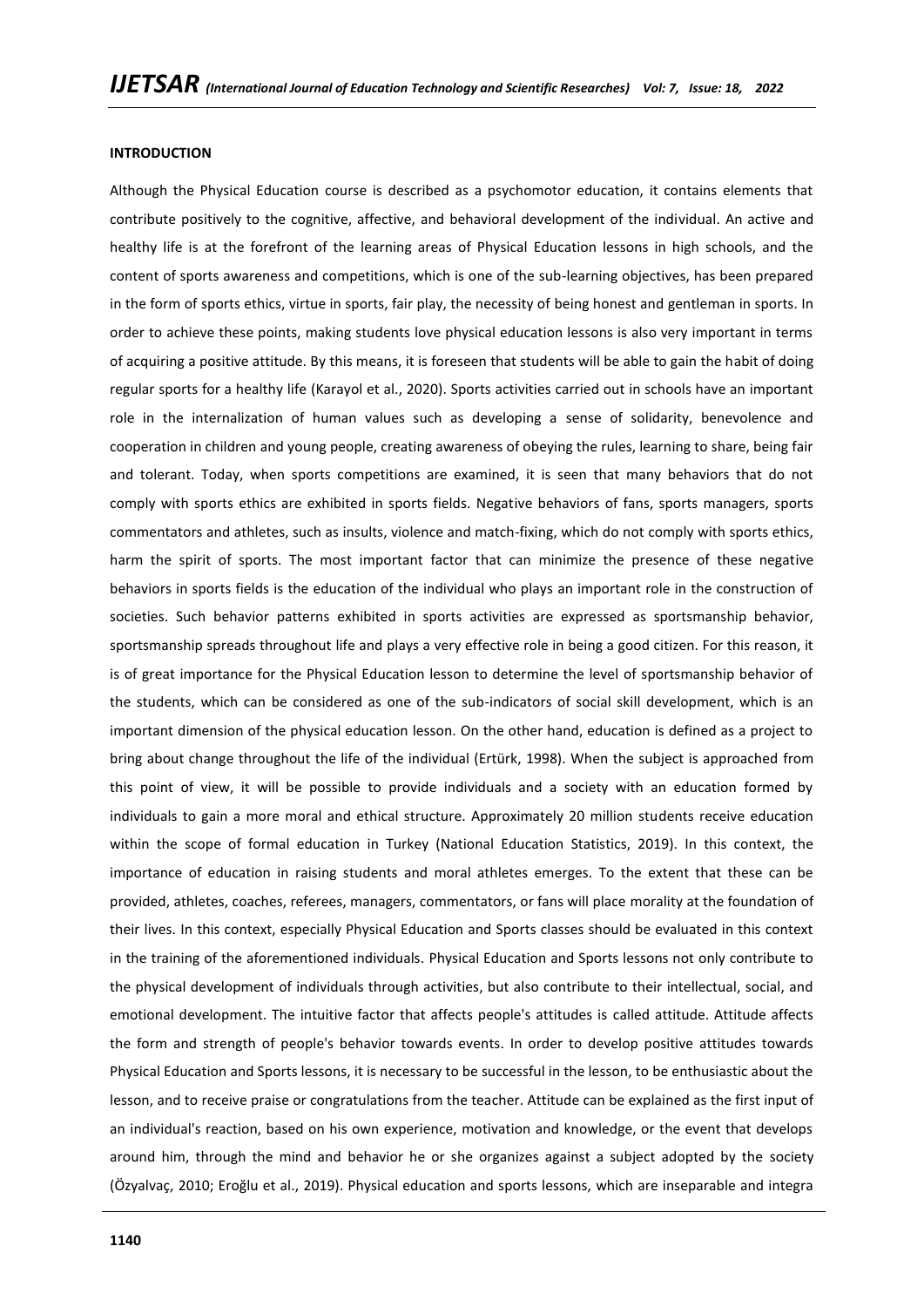part of the education system, are also the education of the individual. Physical Education plays an important and major role in the formation of general education by providing a healthy structure to the society consisting of physical, mental and social aspects (Murathan et al., 2009). The need for physical education and sports lessons is known in the education system. What makes the Physical Education and Sports course important is its purpose and scope. In order to achieve the expected result from physical education and sports education, which is effective in the development process of students and allows them to raise the society as healthy individuals, students should have a positive attitude and perception of these activities and lessons (Güçlü et al., 2009). Although there are studies in the literature on the attitudes and sportsmanship behaviors of high school or secondary school students to physical education lesson, the lack of studies examining these two concepts together is the reason of conducting the study (Hasdemir & Hazar, 2021; Certel et al., 2020; Keskin et al., 2016). In addition, the determination of the province of Elazığ as the study group compared to other studies and the fact that its advantages and disadvantages create a curiosity is another reason for the research. The aim of the study is to enable young people, who are our future, who are studying in high schools, to understand the importance of doing sports for a healthy life, to play sports a way of life and to determine the level of gaining sportsmanship awareness through sportive activities in Physical Education classes.

## **METHOD**

## **Research Group**

The universe of the research consisted of high school students studying in the 1st, 2nd, 3rd and 4th grades of high schools in Elazığ. The sample of the study was a total of 534 female, 517 male, 248 Science High School, 245 Anatolian High School, 183 Sports High School, 208 Fine Arts High School, 167 Vocational High School, who voluntarily participated in the study using the random sampling method. It consisted of 1051 students.

| Gender              | N   | %    |
|---------------------|-----|------|
| Female              | 534 | 50,8 |
| Male                | 517 | 49,2 |
| Age                 | N   | %    |
| 14                  | 263 | 25,0 |
| 15                  | 199 | 18,9 |
| 16                  | 238 | 22,6 |
| 17                  | 242 | 23,0 |
| 18                  | 109 | 10,4 |
| Grade               | N   | %    |
| 9th                 | 302 | 28,7 |
| 10th                | 244 | 23,2 |
| 11th                | 253 | 24,1 |
| 12th                | 252 | 24,0 |
| <b>School Type</b>  | N   | %    |
| Science High School | 248 | 23,6 |

**Table 1.** Statistical Distributions Regarding the Demographic Characteristics of the Participants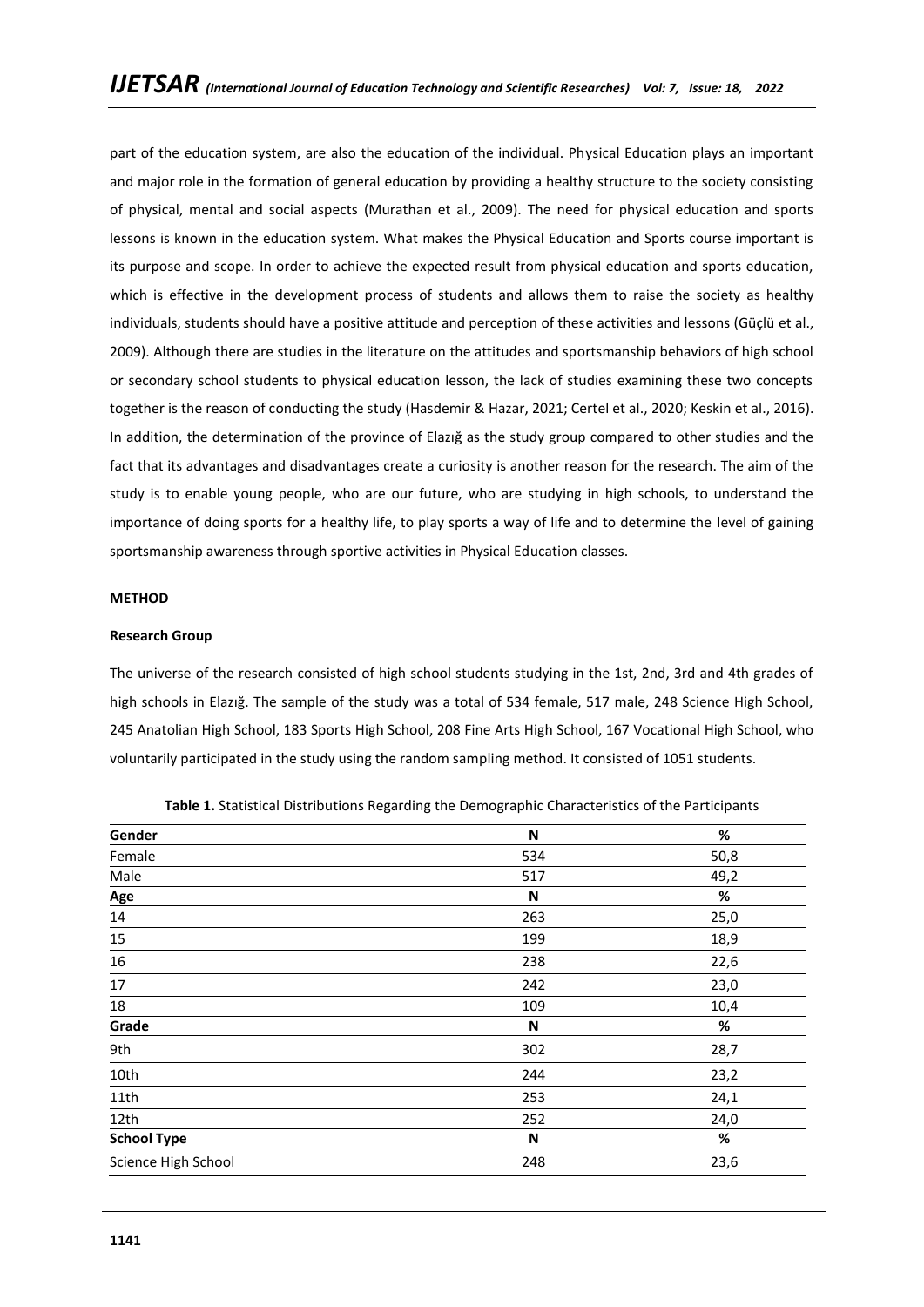| Anatolian High School                                                             | 245 | 23,3 |
|-----------------------------------------------------------------------------------|-----|------|
| Sports High School                                                                | 183 | 17,4 |
| Fine Arts High School                                                             | 208 | 19,8 |
| Vocational high School                                                            | 167 | 15,9 |
| <b>School Team Playing Status</b>                                                 | N   | %    |
| Yes                                                                               | 256 | 24,4 |
| No                                                                                | 795 | 75,6 |
| How Often Do You Exercise or Do Sports In Your<br><b>Free Time out of School?</b> | N   | %    |
| Always                                                                            | 244 | 23,2 |
| Sometimes                                                                         | 480 | 45,7 |
| Rarely                                                                            | 208 | 19,8 |
| Never                                                                             | 119 | 11,3 |
| Do You Do Sports Regularly In a Club (Football,                                   |     |      |
| Basketball, Karate, Table Tennis, Wrestling etc.)<br>?                            | N   | %    |
| Yes                                                                               | 241 | 22,9 |
| Sometimes                                                                         | 233 | 22,2 |
| No                                                                                | 577 | 54,9 |
| Do Sports Activities Affect Your Success in<br><b>Lessons Negatively?</b>         | N   | %    |
| Yes                                                                               | 126 | 12,0 |
| No                                                                                | 925 | 88,0 |

## **Data Collection Tools**

A total of 12 studies on the students' gender, age, school type, grade, parent's education, parent's occupation status, whether they play in the school team, exercising in their spare time outside of school, doing sports regularly in the club, and the effect of sportive activities on academic success. "Demographic Information Form" consisting of two questions was used. "Physical Education Attitude Scale" was used to determine the attitudes of high school students towards physical education lesson. The Validity and Reliability study conducted by Güllü and Güçlü (2009) consists of 35 items and one dimension. The scale rating is 5 likert type (1: Strongly disagree - 5: Strongly agree). In this study, the highest score obtained from the scale was 175 and the lowest score was 35. The reliability coefficient of the scale was 0.80 and the consistency coefficient (Cronbach Alpha) was 0.94. "Physical Education Sportsmanship Behavior Scale" was used to determine the sportsmanship behaviors of high school students. The scale developed by Koç (2013) consists of 2 subdimensions and 22 items. The sub-dimensions are as follows; 11 items Exhibiting Sportsmanlike Behavior (1, 2, 4, 7, 9, 11, 12, 14, 16, 19, and 21) and the remaining 11 items Avoiding Unsportsmanlike Behaviors (3, 5, 6, 8, 10, 13) , 15, 17, 18, 20 and 22) questions. The scale rating is 5 likert type (1: Never - 5: Always). In this study, the highest score obtained from the scale was 110 (mean 5) and the lowest score was 52 (mean 2.13). Cronbach's alpha internal consistency coefficients for the sub-dimensions of the scale were found to be between .31 and .70.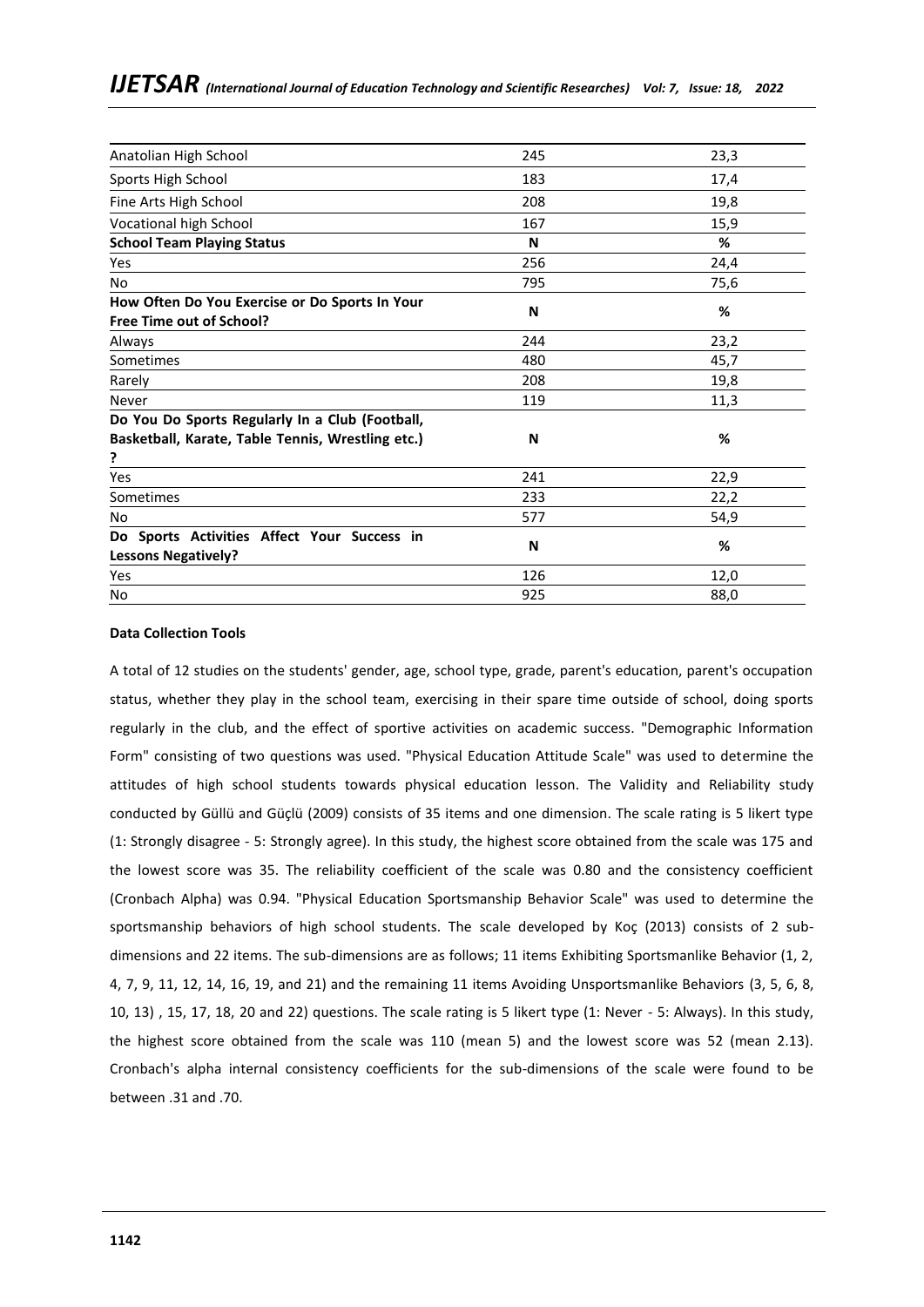## **Statistical Analysis of Data**

SPSS 23.0 program was used to test the hypotheses of the study. In the analysis of the obtained data, in addition to descriptive statistics such as arithmetic mean, standard deviation, N/%, normal distribution test (Kolmogorov-Smirnov), Mann Withney U was used in pairwise comparisons and Kruskal Wallis-H was used in more than two comparisons, and correlation test to measure the level of relationship between scales (Spearman Correlation) was applied. The LSD test was used in paired comparisons to determine between which groups the significant difference was. The significance level was considered as 0.05 in the tests.

## **FINDINGS**

In this section, the results obtained from the study and the statistical analyses of these results are presented in the tables below.

| <b>Scales</b>                                   | <b>Cronbach's Alpha</b> | <b>Number of Items</b> |
|-------------------------------------------------|-------------------------|------------------------|
| <b>Physical Education Lesson Attitude Scale</b> | .873                    |                        |
| Avoiding Unsportsmanlike Behaviors              | ,883                    |                        |
| <b>Exhibiting Sportsmanship Behaviors</b>       | .920                    |                        |

**Table 2.** Findings of the Cronbach's Alpha Coefficients Related to the Scales

When Table 2 was examined, it was determined that the alpha coefficients of the Physical Education Lesson Attitude Scale, Avoiding Unsportsmanlike Behaviors and Exhibiting Sportsmanlike Behaviors were quite high, which showed that the scales used was reliable and self-consistent (Karayol, 2019).

| <b>Scales</b>                             | <b>Statistics</b> |      |      |
|-------------------------------------------|-------------------|------|------|
| Physical Education Lesson Attitude Scale  | .075              | 1051 | .000 |
| <b>Exhibiting Sportsmanship Behaviors</b> | 113               | 1051 | ,000 |
| Avoiding Unsportsmanlike Behaviors        | 179               | 1051 | ,000 |

When Table 3 was examined, it was determined that the data did not show normal distribution because of the Kolmogorov-Smirnov test applied to the scales. For this reason, non-parametric tests were applied to test the differences between the scales and the variables.

**Table 4.** Comparison of Students' Perception of Physical Education Lesson Attitude and Physical Education Lesson Sportsmanship Behavior According to Gender Variable

| <b>Dependent Variable</b>        | Gender | N   | <b>Mean Rank</b> | <b>Rank Total</b> | U          | р    |
|----------------------------------|--------|-----|------------------|-------------------|------------|------|
| <b>Physical Education Lesson</b> | Female | 534 | 478.36           | 255444,00         | 112599.000 | .000 |
| Attitude Scale                   | Male   | 517 | 575.21           | 297382,00         |            |      |
| <b>Exhibiting Sportsmanship</b>  | Female | 534 | 556.46           | 297147,50         | 121775,500 | ,001 |
| <b>Behaviors</b>                 | Male   | 517 | 494.54           | 255678,50         |            |      |
| Avoiding Unsportsmanlike         | Female | 534 | 442.54           | 236316,50         | 93471.500  | .000 |
| <b>Behaviors</b>                 | Male   | 517 | 612.20           | 316509,50         |            |      |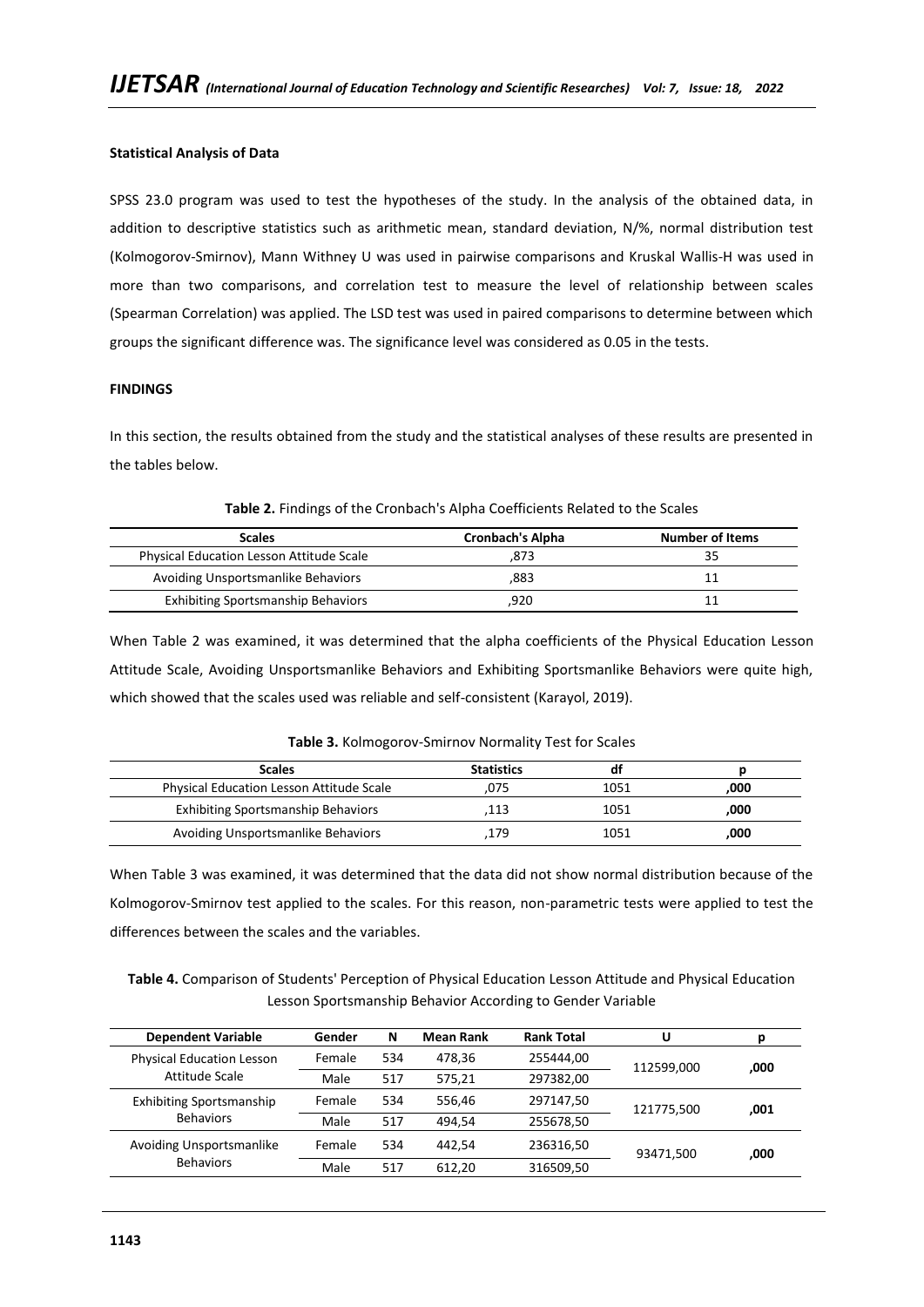When Table 4 was examined, it was found out that there was a significant difference between the subdimensions of gender variable and physical education lesson attitude (U=112599,000, p<0.05), exhibiting sportsmanship behaviors (U=121775,500, p<0.05) and avoiding unsportsmanlike behaviors (U=93471,500, p<0.05) according to the gender variable of the students participating in the research as a result of the Mann Withney U test, which was carried out to test whether there was a significant difference between physical education lesson attitude levels and sportsmanship behavior levels. When examining the averages, the physical education lesson attitudes and the level of avoiding unsportsmanlike behaviors of male students were higher than female students.

| <b>Dependent Variable</b>                   | Age | N   | <b>Mean Rank</b> | sd | $\chi$ 2 | р    |
|---------------------------------------------|-----|-----|------------------|----|----------|------|
|                                             | 14  | 263 | 471,35           |    |          |      |
|                                             | 15  | 199 | 482,67           |    |          |      |
| Physical Education Lesson Attitude<br>Scale | 16  | 238 | 538,54           | 4  | 33,010   | ,000 |
|                                             | 17  | 242 | 552,98           |    |          |      |
|                                             | 18  | 109 | 649,67           |    |          |      |
|                                             | 14  | 263 | 510,84           |    |          |      |
|                                             | 15  | 199 | 561,28           |    |          |      |
| <b>Exhibiting Sportsmanship Behaviors</b>   | 16  | 238 | 551,57           | 4  | 15,355   | ,004 |
|                                             | 17  | 242 | 469,84           |    |          |      |
|                                             | 18  | 109 | 567,01           |    |          |      |
|                                             | 14  | 263 | 484,76           |    |          |      |
| Avoiding Unsportsmanlike Behaviors          | 15  | 199 | 429,17           |    |          |      |
|                                             | 16  | 238 | 521,42           | 4  | 55,518   | ,000 |
|                                             | 17  | 242 | 618,24           |    |          |      |
|                                             | 18  | 109 | 607,49           |    |          |      |

**Table 5.** Comparison of Students' Physical Education Lesson Attitude Perception and Physical Education Lesson Sportsmanship Behavior Levels By Age Variable

When Table 5 was examined, it was found out that there was a significant difference between the subdimensions of age variable and physical education lesson attitude χ2 (sd=4, n=1051)=33.010, p<0.05), exhibiting sportsmanship behaviors χ2 (sd=4, n=1051)=15.355, p<0.05) and avoiding unsportsmanlike behaviors χ2 (sd=4, n=1051)=55.518, p<0.05) according to the age variable of the students participating in the research as a result of the Kruskal Wallis H test carried out to test whether there was a significant difference between physical education lesson attitude levels and sportsmanship behavior levels. As a result of the LSD test conducted to determine between which variables there was a significant difference, 18-year-old students' physical education lesson attitude levels and sportsmanship behavior levels were higher than other students.

**Table 6.** Comparison of Students' Perception of Physical Education Lesson Attitude and Physical Education Lesson Sportsmanship Behavior Levels According to Grade Variable

| <b>Dependent Variable</b>                           | Grade | N   | <b>Mean Rank</b> | sd | χ2              |      |
|-----------------------------------------------------|-------|-----|------------------|----|-----------------|------|
|                                                     | 9th   | 302 | 484,49           |    |                 |      |
| <b>Physical Education Lesson</b>                    | 10th  | 244 | 485,06           |    |                 |      |
| Attitude                                            | 11th  | 253 | 557,89           |    | 21.891<br>6,258 | ,000 |
|                                                     | 12th  | 252 | 583,37           |    |                 |      |
|                                                     | 9th   | 302 | 514,46           |    |                 | ,010 |
| <b>Exhibiting Sportsmanship</b><br><b>Behaviors</b> | 10th  | 244 | 568,43           |    |                 |      |
|                                                     | 11th  | 253 | 514,30           |    |                 |      |
|                                                     |       |     |                  |    |                 |      |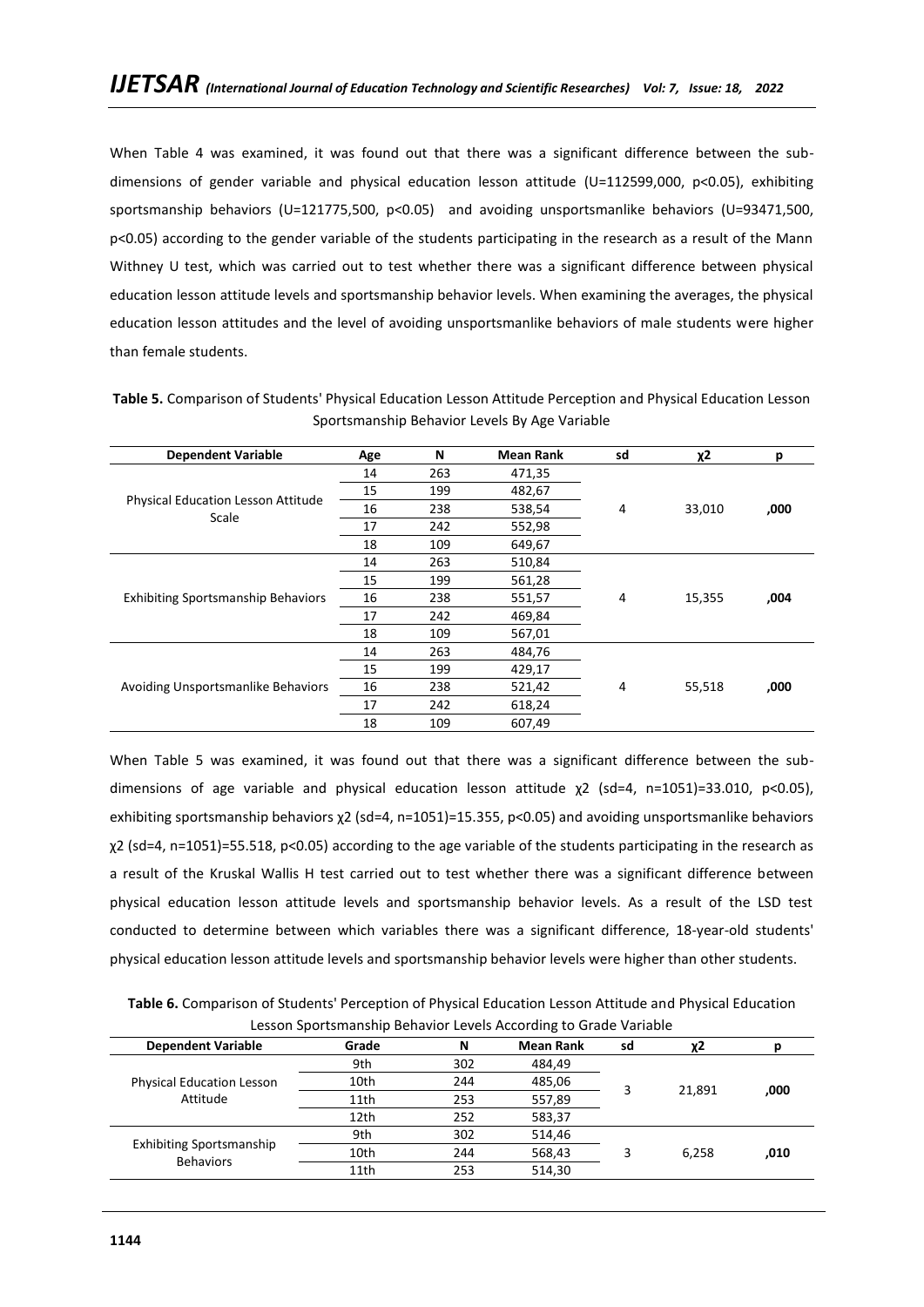|                          | 12th | 252 | 510,49 |        |      |
|--------------------------|------|-----|--------|--------|------|
|                          | 9th  | 302 | 476,22 | 29,572 |      |
| Avoiding Unsportsmanlike | 10th | 244 | 479,44 |        |      |
| <b>Behaviors</b>         | 11th | 253 | 567,37 |        | ,000 |
|                          | 12th | 252 | 589,21 |        |      |

When Table 6 was examined, it was found out that there was a significant difference between the subdimensions of grade variable and physical education lesson attitude χ2 (sd=3, n=1051)=21.891, p<0.05) and exhibiting sportsmanship behaviors χ2 (sd=3, n=1051)=6.258, p<0.05) and avoiding unsportsmanlike behaviors χ2 (sd=3, n=1051)=29.572, p<0.05) according to the grade variable of the students participating in the research as a result of the Kruskal Wallis H test carried out to test whether there was a significant difference between physical education lesson attitude levels and sportsmanship behavior levels. As a result of the LSD test conducted to determine between which variables there was a significant difference, the level of physical education lesson attitude and sportsmanship behavior levels of the 11th and 12th grade students were higher than the 9th grade students.

**Table 7.** Comparison of Students' Perception of Physical Education Lesson Attitude and Physical Education Lesson Sportsmanship Behavior Levels According to School Type Variable

| <b>Dependent Variable</b>                           | <b>School Type</b>            | N   | <b>Mean Rank</b> | sd | χ2     | p    |
|-----------------------------------------------------|-------------------------------|-----|------------------|----|--------|------|
|                                                     | Science High School           | 248 | 468,02           |    |        |      |
|                                                     | Anatolian High School         | 245 | 429,31           |    |        |      |
| <b>Physical Education Lesson</b><br>Attitude        | Sports High School            | 183 | 668,46           | 4  | 85,328 | ,000 |
|                                                     | Fine Arts High School         | 208 | 521,10           |    |        |      |
|                                                     | <b>Vocational High School</b> | 167 | 603,95           |    |        |      |
|                                                     | Science High School           | 248 | 542,54           |    | 4,558  |      |
|                                                     | Anatolian High School         | 245 | 523,48           |    |        |      |
| <b>Exhibiting Sportsmanship</b><br><b>Behaviors</b> | Sports High School            | 183 | 508,22           | 4  |        | ,336 |
|                                                     | Fine Arts High School         | 208 | 550,36           |    |        |      |
|                                                     | <b>Vocational High School</b> | 167 | 494,28           |    |        |      |
|                                                     | Science High School           | 248 | 496,42           |    |        |      |
|                                                     | Anatolian High School         | 245 | 491,64           |    |        |      |
| <b>Avoiding Unsportsmanlike</b><br><b>Behaviors</b> | Sports High School            | 183 | 633,84           | 4  | 39,464 | ,000 |
|                                                     | Fine Arts High School         | 208 | 470,30           |    |        |      |
|                                                     | <b>Vocational High School</b> | 167 | 571,54           |    |        |      |

When Table 7 was examined, it was found out that there was a significant difference between the subdimensions of school type variable and physical education lesson attitude χ2 (sd=4, n=1051)=85.328, p<0.05), and avoiding unsportsmanlike behaviors  $\chi^2$  (sd=4, n=1051)=39.464, p<0.05) according to the school type variable of the students participating in the research as a result of the Kruskal Wallis H test carried out to test whether there was a significant difference between physical education lesson attitude levels and sportsmanship behavior levels. As a result of the LSD test conducted to determine between which variables there was a significant difference, the levels of physical education lesson attitude and avoiding unsportsmanlike behaviors of the students in the Sports High School and Vocational High School were higher than the students in other high schools. It was determined that there was no statistically significant difference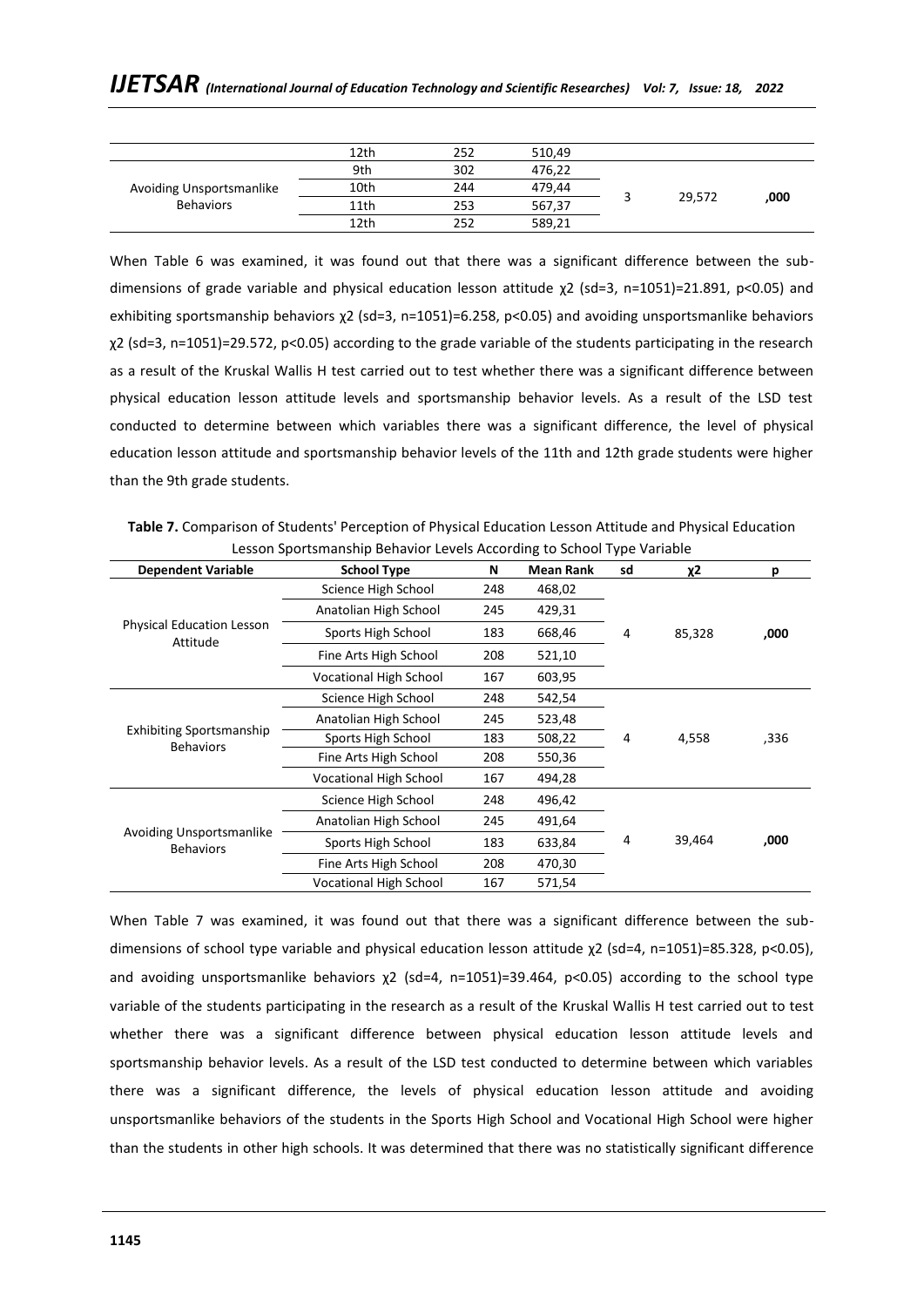between the sub dimensions of school type variable and exhibiting sportsmanship behaviors  $\chi^2$  (sd=4, n=1051)=4.558, p>0.05).

| <b>Dependent Variable</b>        | <b>Playing in School</b><br>Team | N   | <b>Mean Rank</b> | <b>Rank Total</b> | U          | р    |
|----------------------------------|----------------------------------|-----|------------------|-------------------|------------|------|
| <b>Physical Education Lesson</b> | Yes                              | 256 | 646.98           | 165628,00         | 70788.000  | ,000 |
| Attitude                         | No                               | 795 | 487,04           | 387198,00         |            |      |
| <b>Exhibiting Sportsmanship</b>  | Yes                              | 256 | 524,73           | 134332,00         | 101436.000 | ,939 |
| <b>Behaviors</b>                 | No                               | 795 | 526,41           | 418494,00         |            |      |
| Avoiding Unsportsmanlike         | Yes                              | 256 | 611.95           | 156658,50         |            |      |
| <b>Behaviors</b>                 | No                               | 795 | 498.32           | 396167,50         | 79757.500  | ,000 |

**Table 8.** Comparison of Students' Perception of Physical Education Lesson Attitudes and Sportsmanship Behavior Levels in Physical Education Lessons According to Their Playing Status in School Team

When Table 8 was examined, it was found out that there was statistically significant difference between the sub-dimensions of playing status in school team variable and physical education lesson attitude (U=70788,000, p<0.05) and avoiding unsportsmanlike behaviors (U=79757,500, p<0.05) according to the playing status in school team variable of the students participating in the research as a result of the Mann Withney U test carried out to test whether there was a significant difference between physical education lesson attitude levels and sportsmanship behavior levels. When examining the averages, the physical education lesson attitudes and the levels of avoiding unsportsmanlike behaviors of the students playing in the school team were higher than the other students. The sub-dimension levels of students exhibiting sportsmanship behaviors (U=101436,000) did not differ according to their playing status in the school team (p>0.50).

**Table 9**. Comparison of Students' Perception of Physical Education Lesson Attitude and Physical Education Lesson Sportsmanship Behavior According to the Effect of Sporting Activities on Success in Lessons

| <b>Dependent Variable</b>                 | The effect on Success<br>in Lessons | N   | <b>Mean Rank</b> | <b>Rank Total</b> | U         |      |
|-------------------------------------------|-------------------------------------|-----|------------------|-------------------|-----------|------|
| <b>Physical Education Lesson Attitude</b> | Yes                                 | 126 | 523,83           | 66002,50          | 58001.500 | ,932 |
|                                           | No                                  | 925 | 526,30           | 486823,50         |           |      |
|                                           | Yes                                 | 126 | 476.19           | 60000,00          | 51999.000 | 049, |
| <b>Exhibiting Sportsmanship Behaviors</b> | No                                  | 925 | 532.78           | 492826,00         |           |      |
| Avoiding Unsportsmanlike                  | Yes                                 | 126 | 663,81           | 83640,50          | 40910.500 | ,000 |
| <b>Behaviors</b>                          | No                                  | 925 | 507.23           | 469185,50         |           |      |

When Table 9 was examined, it was found out that there was no statistically significant difference between physical education lesson attitude and the effect of sporting activities on success (U=58001,500, p>0.05) according to the effect of sporting activities on success of the students participating in the research as a result of the Mann Withney U test carried out to test whether there was a significant difference between physical education lesson attitude levels and sportsmanship behavior levels. On the other hand, it was found that there was statistically significant difference between the sub dimensions of the effect of sporting activities on success and avoiding unsportsmanlike behaviors of the students (U=40910,500, p<0.05) and exhibiting sportsmanship behaviors (U=51999,000, p<0,05). When examining the averages, the sub-dimension levels of avoiding unsportsmanlike behaviors were higher for students who thought that sportive activities negatively affect their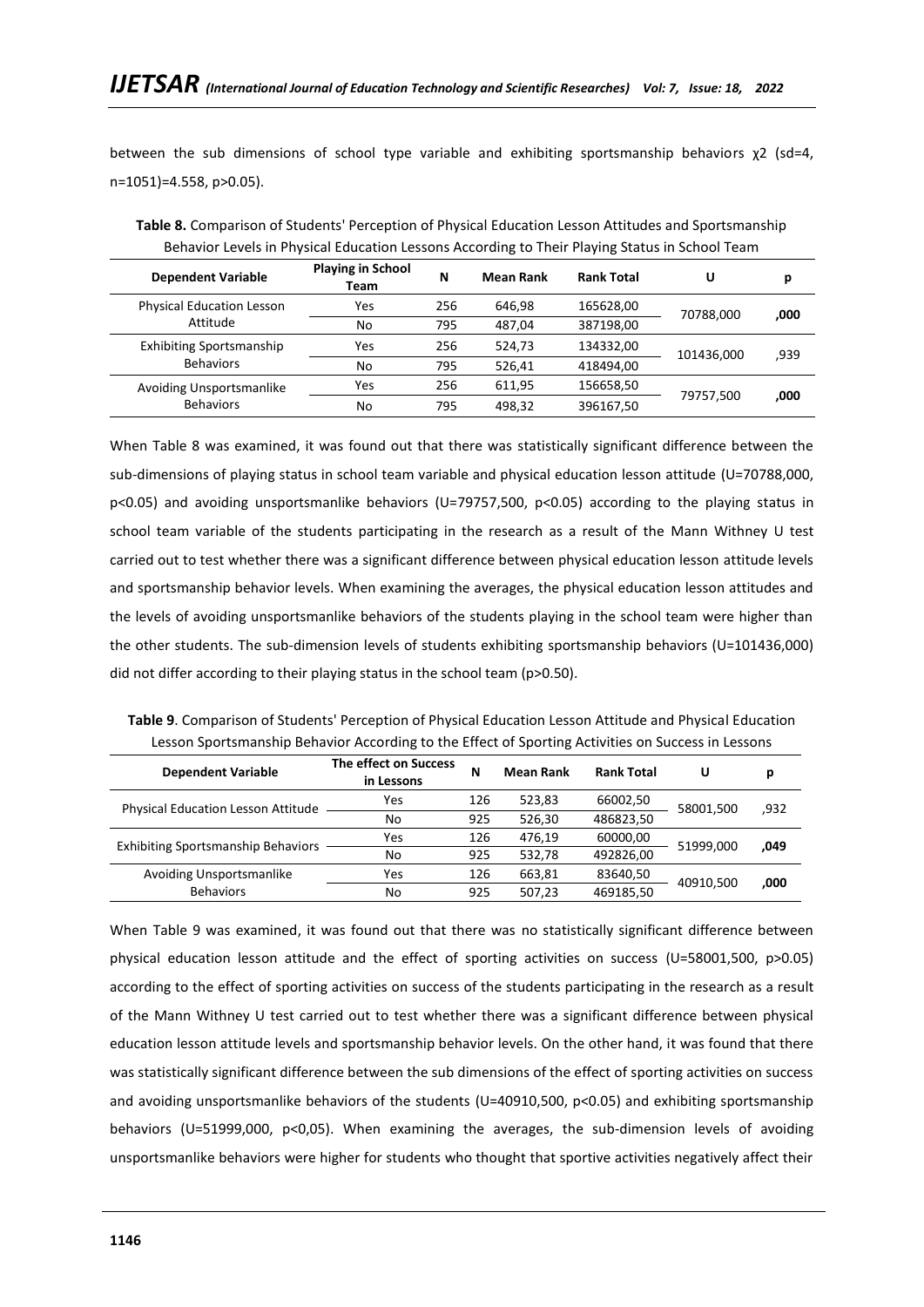academic success. On the other hand, the sub-dimension levels of exhibiting sportsmanship behaviors were higher in students who thought that sportive activities did not adversely affect their academic success.

| <b>Dependent Variable</b>                    | <b>Doing Sports Regularly</b> | N   | <b>Mean Rank</b> | sd | χ2     | р    |
|----------------------------------------------|-------------------------------|-----|------------------|----|--------|------|
| <b>Physical Education Lesson</b>             | Yes                           | 241 | 640,45           |    |        |      |
| Attitude                                     | Sometimes                     | 233 | 612,24           |    | 95,879 | ,000 |
|                                              | No                            | 577 | 443,37           |    |        |      |
| <b>Exhibiting Sportsmanship</b>              | Yes                           | 241 | 531,20           |    |        |      |
| <b>Behaviors</b>                             | Sometimes                     | 233 | 553,63           | 2  | 3,124  | ,210 |
|                                              | No                            | 577 | 512,67           |    |        |      |
|                                              | Yes                           | 241 | 562,84           |    |        |      |
| Avoiding Unsportsmanlike<br><b>Behaviors</b> | Sometimes                     | 233 | 614,26           |    | 39,663 | ,000 |
|                                              | No                            | 577 | 474,97           |    |        |      |

**Table 10.** Comparison of Students' Perception of Physical Education Lesson Attitudes and Sportsmanship Behavior Levels in Physical Education Lessons According to Regular Sports at the Club

When Table 10 was examined, it was found out that there was no statistically significant difference between exhibiting sportsmanship behaviors sub dimension levels χ2 (sd=2, n=1051)=3.124, p>0.05) and doing sports regularly in a club in the levels of physical education lesson attitudes and sportsmanship behaviors according to the state of doing sports regularly in a club of the students participated in the study. It was identified that there was a statistically significant difference between the sub dimensions of the state of doing sports regularly in a club of the students and physical education lesson attitudes χ2 (sd=2, n=1051)=95.879, p<0.05) and avoiding unsportsmanlike behaviors χ2 (sd=2, n=1051)=39.663, p<0.05). In the result of LSD test conducted to identify between which variables there was a significant difference, the levels of physical education lesson attitudes of the students who were doing sports regularly in a club were higher than the other students. In addition, the sub dimension levels of avoiding unsportsmanlike behaviors of the students who were doing sports regularly in a club were higher than the ones who did not do exercises.

|                                           | <b>Exhibiting Sportsmanship</b><br><b>Behaviors</b> | Avoiding Unsportsmanlike<br><b>Behaviors</b> |
|-------------------------------------------|-----------------------------------------------------|----------------------------------------------|
| <b>Physical Education Lesson Attitude</b> | $,336***$                                           | $.311***$                                    |
|                                           | ,000                                                | ,000                                         |

**Table 11.** Comparison of Students' Perceptions of Physical Education Lesson Attitudes and Physical Education Class Sportsmanship Behaviors

When Table 11 was examined, it was identified that a statistically moderate positive significant relationship was found between the sub-dimensions of the physical education lesson attitude and avoiding unsportsmanlike behaviors (r=.311; p<0.01) and exhibiting sportsmanship behaviors (r=.336; p<0.01) as a result of the Spearman Correlation test conducted to test whether there was a significant relationship between the physical education lesson attitudes and sportsmanship behavior levels of the participants. According to this result, it can be interpreted that as physical education lesson attitude increases, avoiding unsportsmanlike behaviors and exhibiting sportsmanship behaviors will also increase.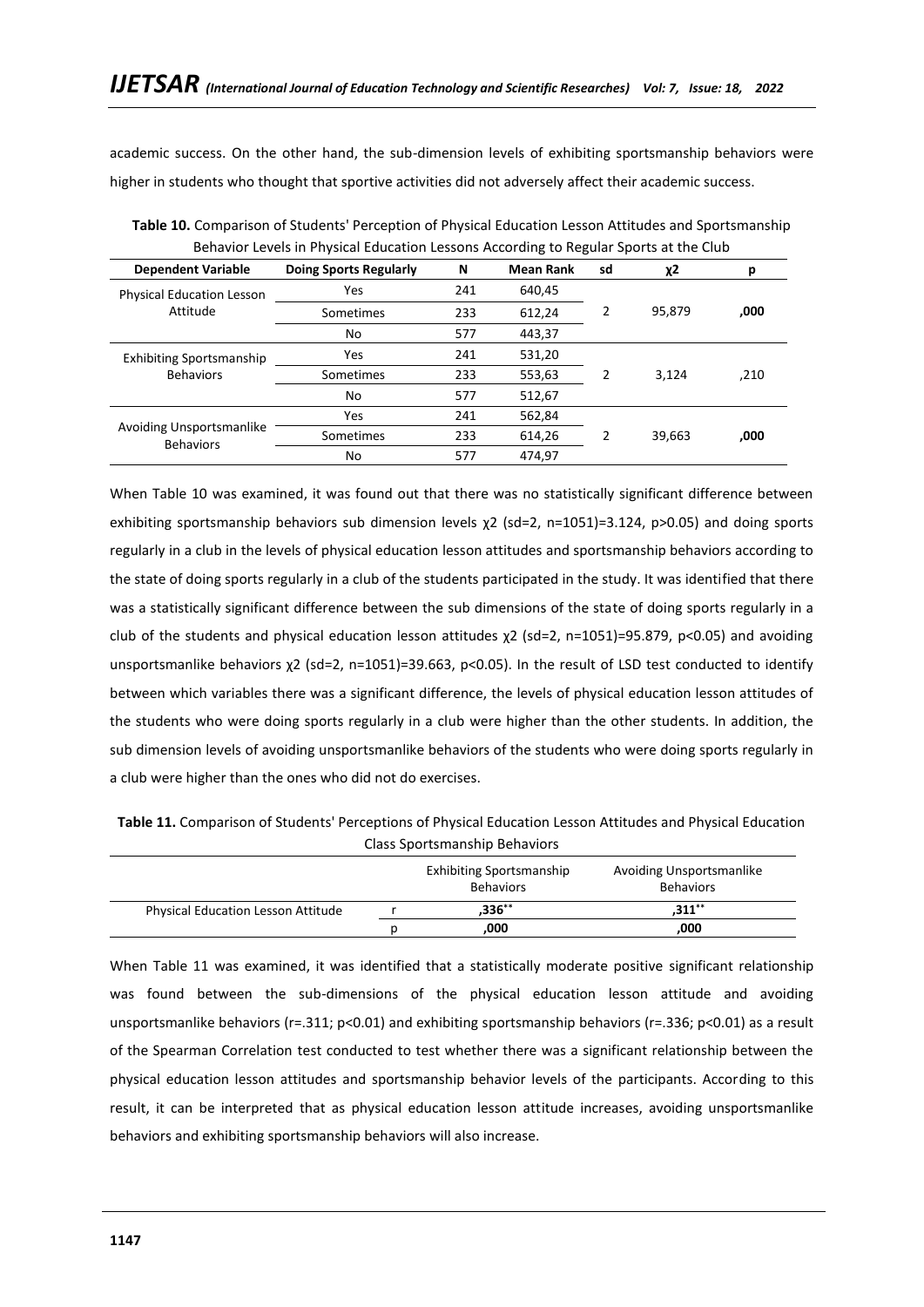### **CONCLUSION and DISCUSSION**

A statistically significant difference was found between the physical education lesson attitudes of the high school students participating in the study, exhibiting sportsmanship behaviors and avoiding unsportsmanlike behaviors according to the gender variable. Akandere et al. (2010) in their study conducted on secondary school students, it was determined that the students' attitudes towards physical education lesson were found to be significantly different according to gender among students' attitudes towards physical education lesson, and male students had a higher average which had similarities with our study when examining the averages. A statistically significant difference was found between the physical education lesson attitudes of the high school students participating in the study, exhibiting sportsmanship behaviors and avoiding unsportsmanlike behaviors according to the age variable. Physical education lesson attitude levels and sportsmanship behavior levels of 18-year-old students were higher than other students. Unlike our study, Akandere et al. (2010) found that students aged 14–16 had higher scores than students aged 17–19. When studies conducted abroad were examined, it was observed that younger children exhibited more positive attitudes than older children, and the attitude decreased as a function of age level (Silverman and Subramaniam 1999; Butcher 1983). A statistically significant difference was found between the physical education lesson attitudes of the high school students participating in the study, exhibiting sportsmanship behaviors, and avoiding unsportsmanlike behaviors according to the grade variable. Physical education lesson attitude levels and sportsmanship behavior levels of 11th and 12th grade students were higher than 9th grade students. Sezer et al. (2015) found a significant difference in the sub-dimensions of "Exhibiting Appropriate Behaviors" and "Avoiding Inappropriate Behaviors" according to the grade variable in the study named "Evaluation of physical education and sports lesson sportsmanship behaviors of secondary school students in terms of various variables". Yıldızhan and Çağlayan (2019) found in their study that their attitudes towards physical education lesson did not differ according to grade level, and that the general social intelligence of 8th grade students was statistically significantly higher than that of 6th and 7th grade students. It was found out in the study conducted by Yıldız (2010) that students' attitudes towards physical education lesson differed significantly according to the grade variable. Similarly, Tavlaş (2012) found a difference between students studying in different grades in terms of the grade variable. Among the participants, the physical education lesson attitude levels and the avoidance levels of the students studying in Sports High School and Vocational High School were higher than the students studying at other high schools. Göksel and Caz (2016) examined the Attitudes of Anatolian High School Students towards Physical Education Lesson and found that the attitudes of students towards physical education lesson did not differ in terms of variables. Işıkgöz et al. (2019) found no significant difference in the physical education lesson sportsmanship behaviors of the students according to the school type variable, in the "exhibiting appropriate behaviors" factor, while they found a significant difference in the behaviors of the "avoidance of inappropriate behaviors" factor. A statistically significant difference was found between the physical education lesson attitude and the sub-dimensions of avoiding unsportsmanlike behaviors according to the status of playing in the school team of the students participating in the research. The physical education lesson attitudes of the students playing in the school team and the level of avoiding unsportsmanlike behaviors were higher than the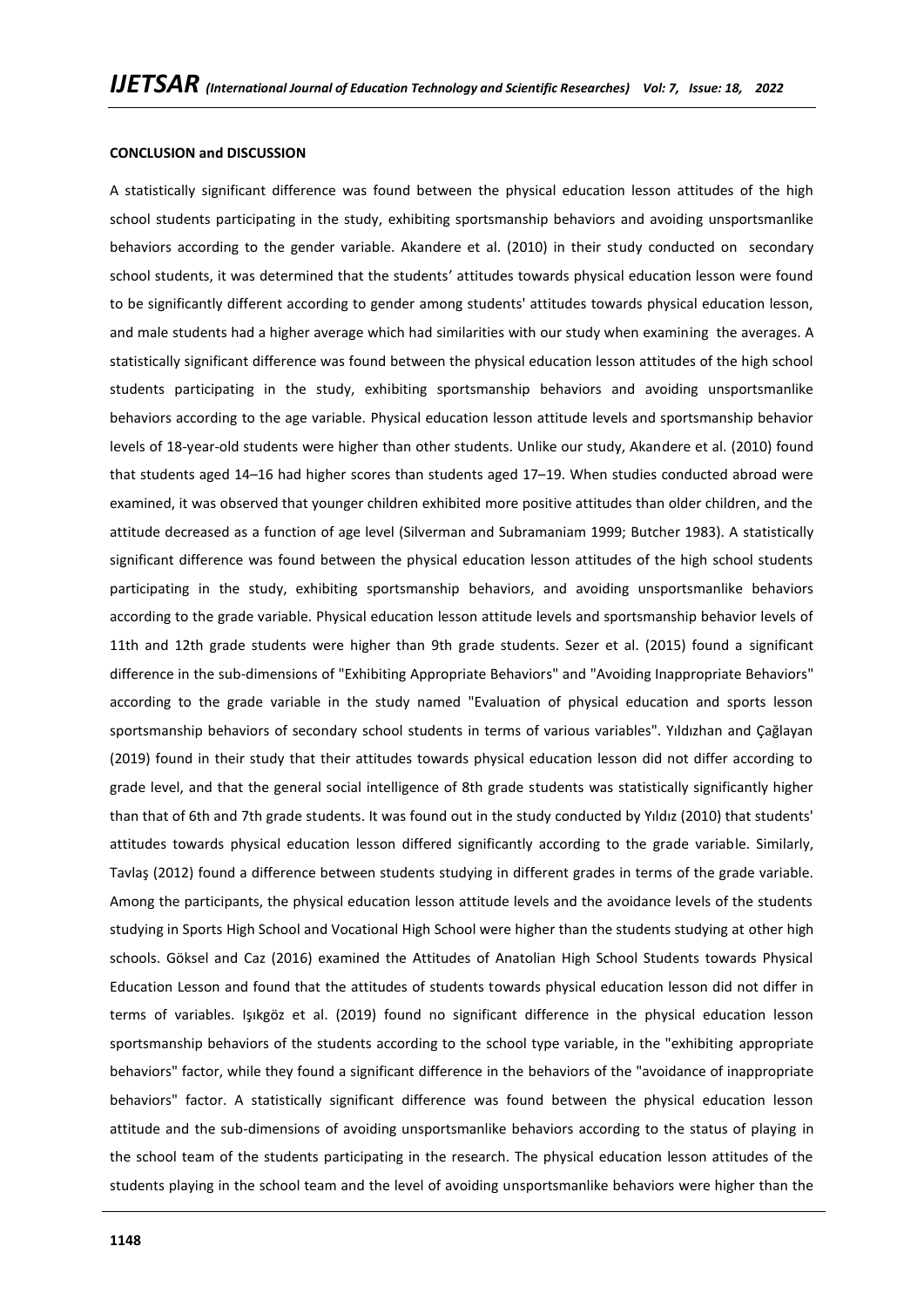other students. In the research conducted by Ekinci (2018), it was found that the physical education course sportsmanship behaviors of students who did sports under license to be higher than students who did not do sports. When the literature was reviewed, it was seen that people who did sports with licenses exhibited more positive behaviors in terms of some variables than people who did not do sports. Yıldırım and Özcan (2011) concluded that the social skill levels of the licensed secondary school students who did sports were higher than the students who did not do licensed sports. In a different study conducted by Öztürk and Şahin (2007), it was determined that the social competence expectation scores of the students who did team sports with a license certificate were higher than those who did not have a license certificate. A statistically significant difference was found between the sub-dimensions of exhibiting sportsmanship behaviors and avoiding unsportsmanlike behaviors according to the effect of sportive activities on the academic success of the students participating in the research. The effects on course success were higher in favor of those who answered no in the subdimension of exhibiting sportsmanlike behaviors and yes in the sub-dimension of avoiding unsportsmanlike behaviors. A statistically significant difference was found between the students' regular sports in a club and their physical education lesson attitudes and the sub-dimension levels of avoiding unsportsmanlike behaviors. The physical education lesson attitude levels and the sub-dimension levels of avoiding unsportsmanlike behaviors of the students who regularly exercise in a club were higher than the other students. When the sportsmanship behaviors of the students participating in the research were compared according to whether they were club athletes or not, it was seen that the values of exhibiting positive behavior of the club athletes were significantly higher than the others. Similarly, Akandere et al. (2010) in their study, it was found that students who did sports had a significantly higher moral judgment level than those who did not. Hayes (2006), in the study with students, found that non-athletes supported concepts such as justice, honesty and responsibility more compared to athletes and while athletes supported concepts such as team loyalty and dedication, they defended dishonesty and dishonest acts in the match more in order to show that they can defeat others during the match when the more ego manipulation has, and those with high social character believe less in events related to moral character. As a result of our study in the light of all these findings, it was concluded that the gender of the students affected their attitudes towards physical education lesson and sportsmanship behaviors and age and grade factor of students were effective on positive behaviors towards physical education lesson, and there were positive relationships between students' attitudes towards physical education lesson and sportsmanship behaviors.

## **RECOMMENDATIONS**

- $\triangleright$  With the findings obtained by conducting new research on how physical education course contents and current course curriculum affect student attitudes, factors that will increase students' attitudes towards physical education lesson can be determined.
- $\triangleright$  Activities should be organized, and trainings can be given to physical education teachers to increase students' attitudes towards the lesson.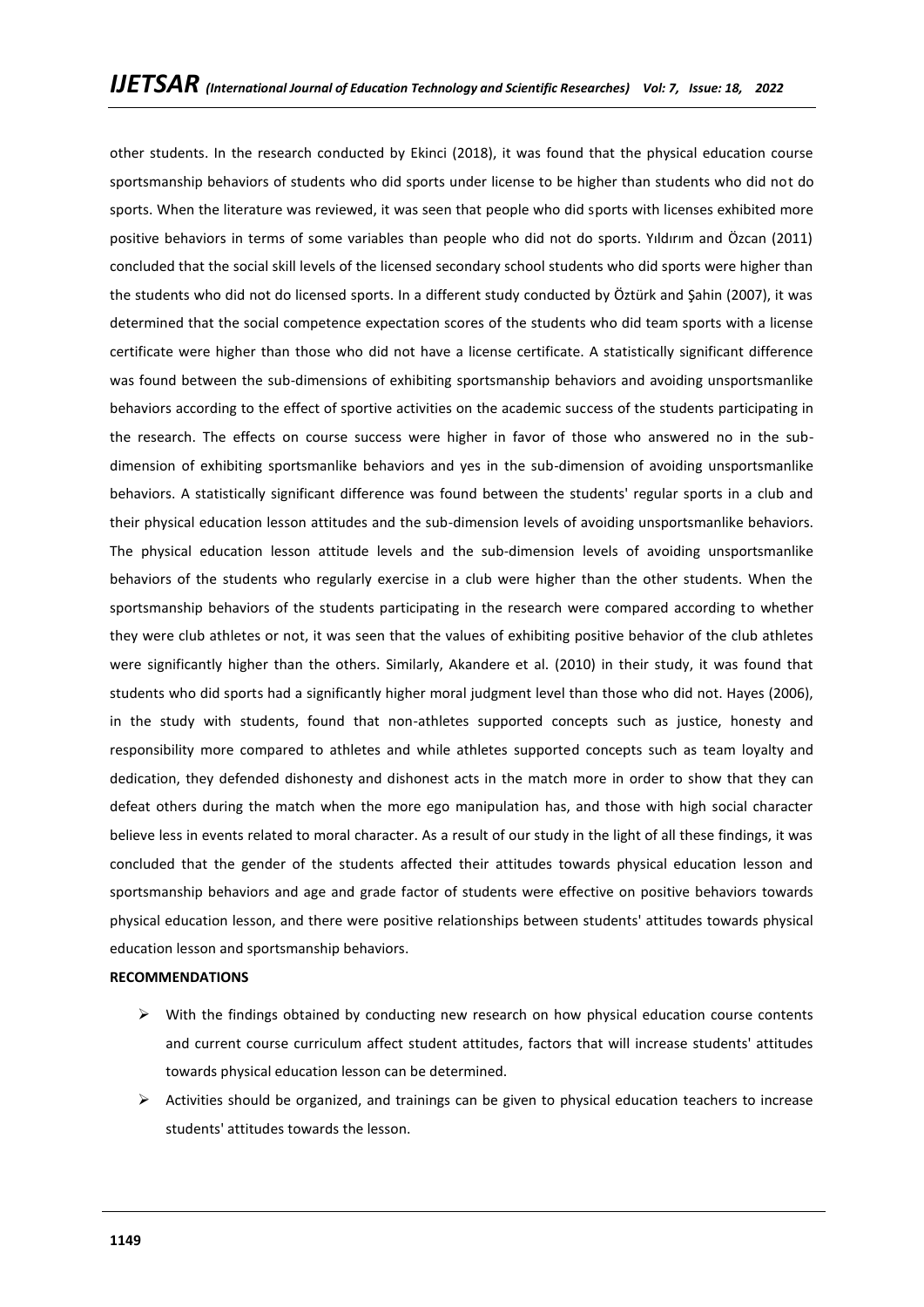- $\triangleright$  The relationship between the attitude towards physical education lesson and the level of social intelligence can be examined on different sample groups (primary school, high school students and university).
- $\triangleright$  In order to identify the attitudes of high school students towards physical education lesson more clearly and in more detail, new studies can be conducted with larger sample groups.
- ➢ Studies can be conducted to determine the factors that negatively affect students' attitudes towards physical education lesson.
- $\triangleright$  New research can be conducted on how students' physical education course content and current course curriculum affect student attitudes. In this way, the syllabus and curriculum can be rearranged in a way that will increase the attitudes of the students towards the physical education lesson.
- $\triangleright$  The relationship between students' physical education course sportsmanship behaviors and different personality traits can be investigated.
- $\triangleright$  In future studies, researchers can study with more sample groups in different cities and take into account socioeconomic conditions in these studies.
- $\triangleright$  Research can be conducted on the reasons for the low physical education lesson attitudes of children whose parents have a university education level.

### **ETHICAL TEXT**

**This article is produced from a master's thesis.** In addition, approval was obtained from the Ethics Committee of Muş Alparslan University Faculty of Sports Sciences with the document numbered 14.01.2021-915 and the letter no.

**Author(s) Contribution Rate:** In this study, the contribution rate of the first author was 60% and the contribution rate of the second author was 40%.

### **REFERENCES**

Akandere, M., Özyalvaç, N., & Duman, S. (2010). Ortaöğretim Öğrencilerinin Beden Eğitimi Dersine Yönelik Tutumları ile Akademik Başarı Motivasyonlarının İncelenmesi Konya Anadolu Lisesi Örneği. *Selçuk Üniversitesi Sosyal Bilimler Enstitüsü Dergisi*, (24) , 1-10.

Butcher, A.C. ( 1983). Foundations of Physical Education and Sport. London, The C.V. Mosby Company.

- Certel, Z., Bahadır, Z., & Çelik, B. (2020). Ortaokul Öğrencilerinin Beden Eğitimi Dersi Sportmenlik Davranışları. *Spor ve Performans Araştırmaları Dergisi*, *11*(3), 221-230.
- Ekinci, H. B. (2018). *Ortaokul Öğrencilerinin Sportmenlik Davranışları ile Başarı Algıları*. [Yüksek Lisans Tezi]. Binali Yıldırım Üniversitesi, Erzincan.
- Eroğlu, S. Y., Eroğlu, E., & Ekinci, V. (2019). Beden eğitimi ve spor yüksekokulu öğrencilerinin akademik motivasyon düzeylerinin bölüm ve sınıf değişkenlerine göre incelenmesi. *Uluslararası Spor Bilimleri Öğrenci Çalışmaları*, *1*(1), 1-7.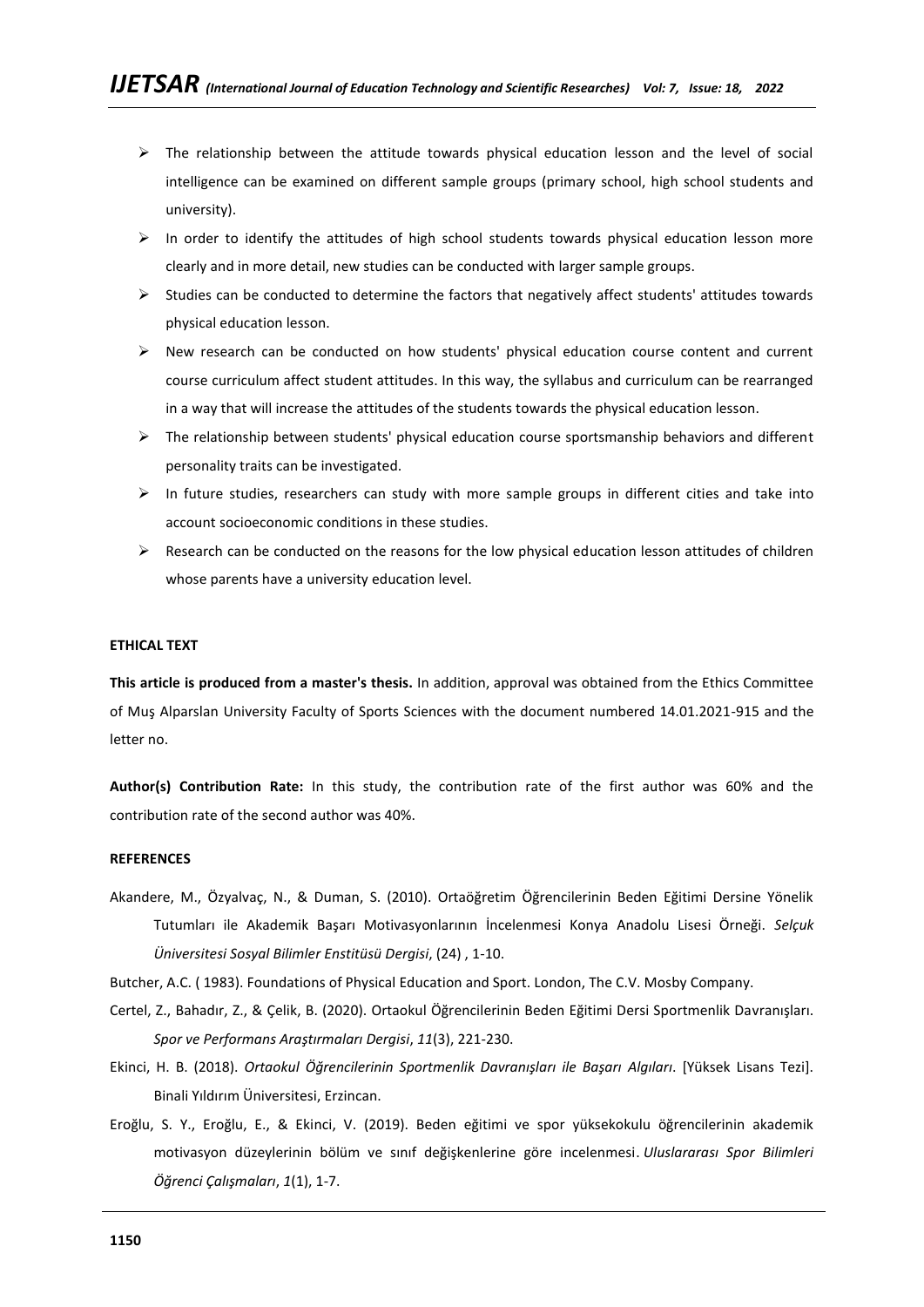Ertürk, S. (1998). *Eğitimde Program Geliştirme*. Meteksan Matbaacılık.

- Göksel, A. G., & Çağdaş, C. A. Z. (2016). Anadolu Lisesi öğrencilerinin beden eğitimi dersine yönelik tutumlarının incelenmesi. *Marmara Üniversitesi Spor Bilimleri Dergisi*, *1*(1), 1-9. DOI: 10.22396/sbd.2016.0
- Güçlü, M., Güllü, M., & Arslan, C. (2009). Ortaöğretim öğrencilerinin beden eğitimi dersine ilişkin tutumlarının incelenmesi. *E-Journal of New World Sciences Academy*, *4*(4), 273-288.
- Güllü, M., & Güçlü, M. (2009). Ortaöğretim Öğrencileri İçin Beden Eğitimi Dersi Tutum Ölçeği Geliştirilmesi, *Niğde Üniversitesi Beden Eğitimi ve Spor Bilimleri Dergisi*, *3*(2), 138-151.
- Hasdemir, M., & Hazar, Z. (2021). Ortaokul Öğrencilerinin Temel Demokratik Değerlere Karşı Tutumları ile Beden Eğitimi Dersindeki Sportmenlik Davranışlarının incelenmesi. *İnönü Üniversitesi Beden Eğitimi ve Spor Bilimleri Dergisi*, *8*(3), 33-50. DOI: 10.17155/omuspd.676577
- Hayes, R. N. (2006). *Comparisons of Social and Moral Character and Their Relationship to Task and Ego Orientations Among College Athletes*. [Doctorate Thesis]. University of Arkansas.
- Işıkgöz, M. E., Eşin, R., & Başaran, M. (2019). *Okul Türüne Göre Lise Öğrencilerinin Beden Eğitimi Dersi Sportmenlik Davranışlarının İncelenmesi: Batman İli Örneği*. Eurasian Sports Sciences Congress, 2-5 Mayıs, Muş.
- Karayol, M., Turhan, M. Ö., Ünver, R., & Ergenekon, B. (2020). Fitness salonlarını kullanan bireylerin müşteri memnuniyet durumlarının incelenmesi. *Turkish Studies-Social*, *15*(3), 1261-1274.
- Keskin, N., Erman, Ö., & Küçük, K. S. (2016). Ortaokul öğrencilerinin beden eğitimi dersine yönelik tutum ve özyeterlikleri. *SPORMETRE Beden Eğitimi ve Spor Bilimleri Dergisi*, *14*(1), 93-107.
- Koç, Y. (2013). Beden eğitimi dersi sportmenlik davranış ölçeği geçerlilik ve güvenilirlik çalışması. *Erzincan Üniversitesi Eğitim Fakültesi Dergisi*, *15*(1), 96- 114.
- Murathan, F., Uğurlu, F. M., Murathan, T., & Koç, M. (2017). Beden eğitimi ve spor yüksekokulu öğrencileri ile sağlık yüksekokulu öğrencilerinin sağlıklı yaşam biçimi davranışlarının karşılaştırılması (Adıyaman Üniversitesi Örneği). *Electronic Turkish Studies*, *12*(3).
- Öztürk, F., & Şahin, Ş. K. (2007). Spor yapan ve yapmayan 9-13 yaş grubu bireylerin sosyal yetkinlik beklentisi puanlarının karşılaştırılması (Bursa örneği*). İlköğretim Online*, *6*(3), 468-479.
- Sezer, U., Ektirici, A., Özbal, F. A., & Atlı, K. (2015). Ortaokul öğrencilerinin beden eğitimi ve spor dersi sportmenlik davranışlarının çeşitli değişkenler açısından değerlendirilmesi. *International Sports Sciences Journal*, *1*(1), 41-52. DOI: 10.26466/opus.570922
- Silverman, S., & Subramaniam, P. R. (1999) Student attitude toward physical education and physical activity: a review of measurement ıssues and outcomes. *Journal of Teaching in Physical Education*. *19*(1), 97-125.
- Tavlaş, S. (2012). *Erzurum İlindeki ortaöğretim öğrencilerinin beden eğitimi dersine ilişkin tutumlarının incelenmesi.* [Yüksek Lisans Tezi]. Atatürk Üniversitesi, Erzurum.
- Yıldırım, S., & Özcan, G. (2011). Lisanslı olarak takım sporu ve bireysel spor yapan ile spor yapmayan ortaöğretim öğrencilerinin sosyal beceri düzeylerinin karşılaştırılması. *Abant İzzet Baysal Üniversitesi Sosyal Bilimler Enstitüsü Dergisi*, *2*(23), 111-135.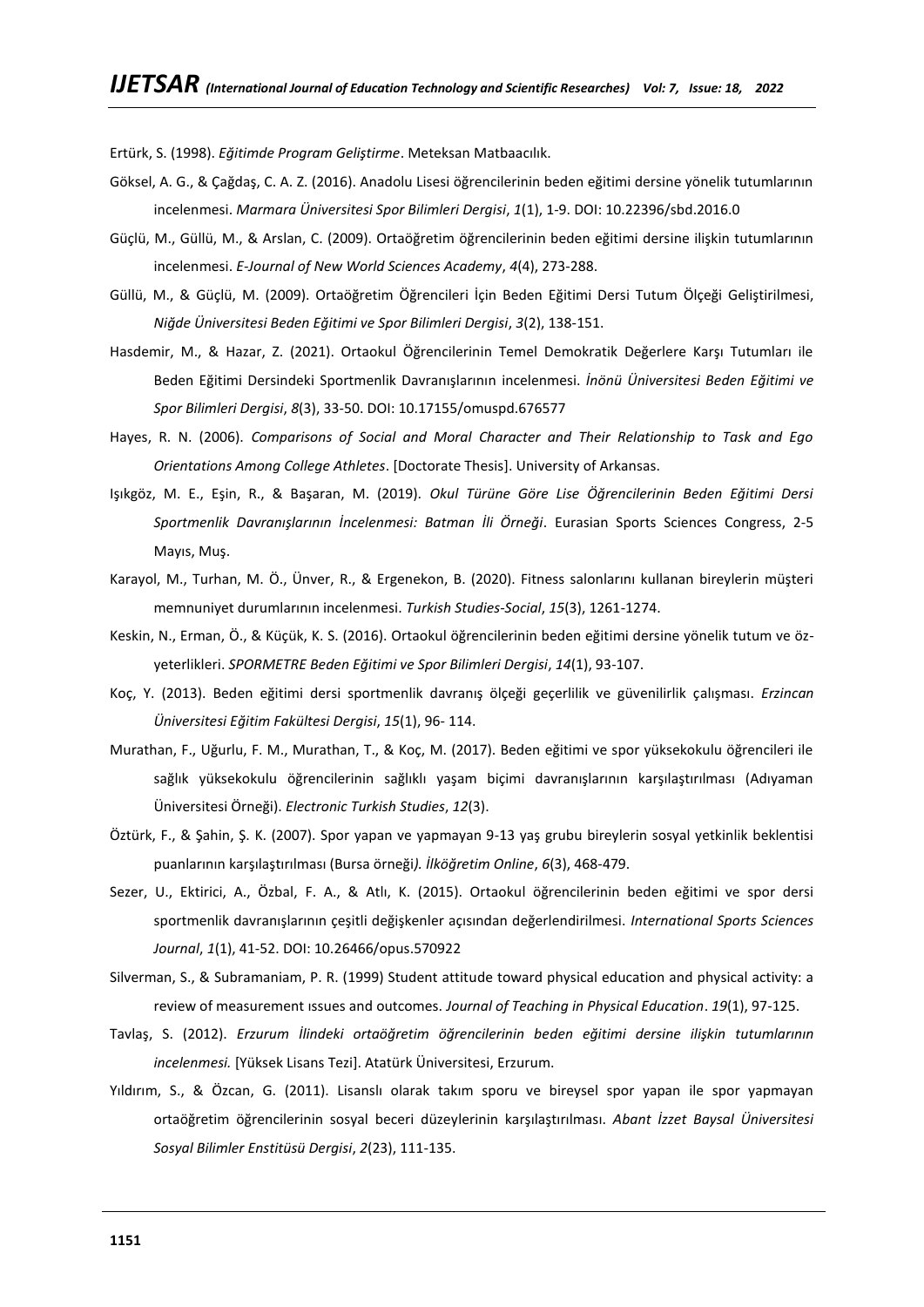- Yıldız, Ö. (2010). *Sınıf Öğretmenlerinin Beden Eğitimi dersine yönelik Tutumları ve Karşılaştıkları Problemler*. [Doktora Tezi). [Gazi Üniversitesi], Ankara.
- Yıldızhan, Ç. Y., & Çağlayan, G. N. (2019). Öğrencilerin Beden Eğitimi Dersine Yönelik Tutumları ile Sosyal Zeka Düzeyleri Arasındaki İlişkinin İncelenmesi*. Gazi Beden Eğitimi ve Spor Bilimleri Dergisi*, *24*(4), 227-240.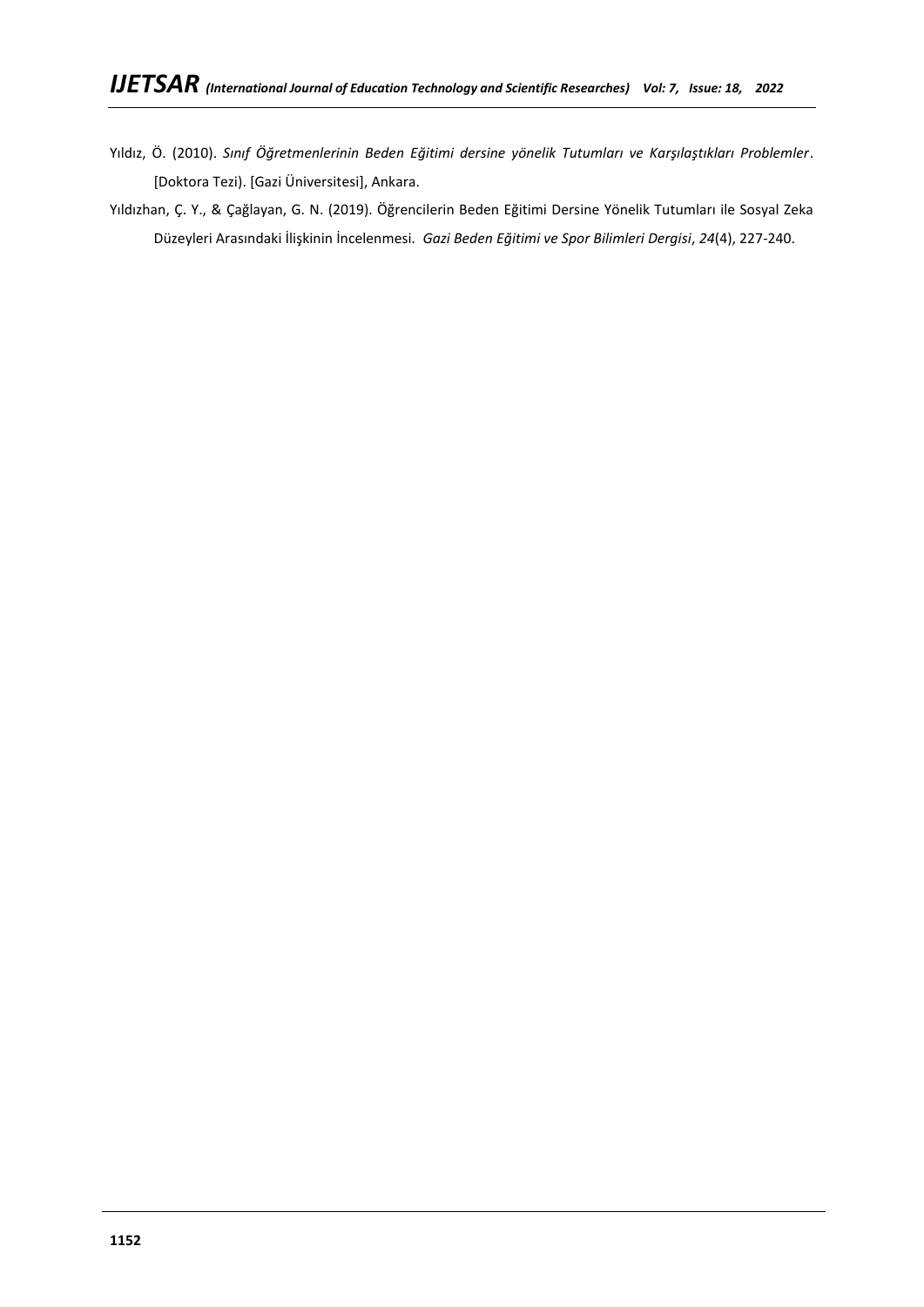# **BEDEN EĞİTİMİ DERSLERİNE İLİŞKİN TUTUM VE SPORTMENLİK DAVRANIŞLARI ÜZERİNE BİR İNCELENME**

## **ÖZ**

Bu araştırmanın amacı; Lise düzeyindeki öğrencilerin beden eğitimi dersi tutumları ile beden eğitimi dersi sportmenlik davranışlarının incelenmesidir. Araştırma nitel bir çalışma olup çalışmada betimsel ve ilişkisel tarama modeli kullanılmıştır. Araştırmanın evrenini, Elazığ ilindeki liseler oluşturmuştur. Araştırmanın örneklemini ise rastgele örnekleme yöntemi kullanılarak çalışmaya gönüllü olarak katılım sağlayan 248'i Fen Lisesi, 245'i Anadolu Lisesi, 183'ü Spor Lisesi, 208'i Güzel Sanatlar Lisesi, 167'si Meslek Lisesi olmak üzere 534 Kadın, 517 Erkek toplam 1051 öğrenci oluşturmuştur. Tez çalışmasında araştırmacı tarafından hazırlanan kişisel bilgi formu, Beden Eğitim Dersi Tutum Ölçeği ve Beden Eğitimi Dersi Sportmenlik ölçeği kullanılmıştır. Yapılan çalışmanın hipotezlerini test etmek amacıyla SPSS 23,0 programı kullanılmıştır. Elde edilen verilerin analizinde, aritmetik ortalama, standart sapma, N/%, normal dağılım testi (Kolmogorov-Smirnov) gibi betimsel istatistiklerin yanında, ikili karşılaştırmalarda Mann Withney U, ikiden fazla karşılaştırmalarda Kruskal Wallis-H ve ölçekler arasındaki ilişki düzeyini ölçmek için korelasyon testi (Spearman Correlation) uygulanmıştır. Anlamlı farklılığın hangi gruplar arasında olduğunu belirlemek için yapılan ikili karşılaştırmalarda LSD testi yapılmıştır. Testlerde anlamlılık derecesi 0,05 olarak dikkate alınmıştır. Tüm bu bulgular ışığında yaptığımız çalışmanın sonucu olarak öğrencilerin cinsiyetlerinin beden eğitimi dersine yönelik tutum ve sportmence davranışlarını etkilediği, öğrencilerde yaş ve sınıf faktörünün beden eğitimi dersine yönelik olumlu davranışlar üzerinde etkili olduğu ve öğrencilerin beden eğitimi dersine yönelik tutumları ile sportmenlik davranışları arasında olumlu ilişkiler olduğu sonuçlarına ulaşılmıştır.

**Anahtar kelimeler:** Beden Eğitimi, Tutum, Sportmenlik.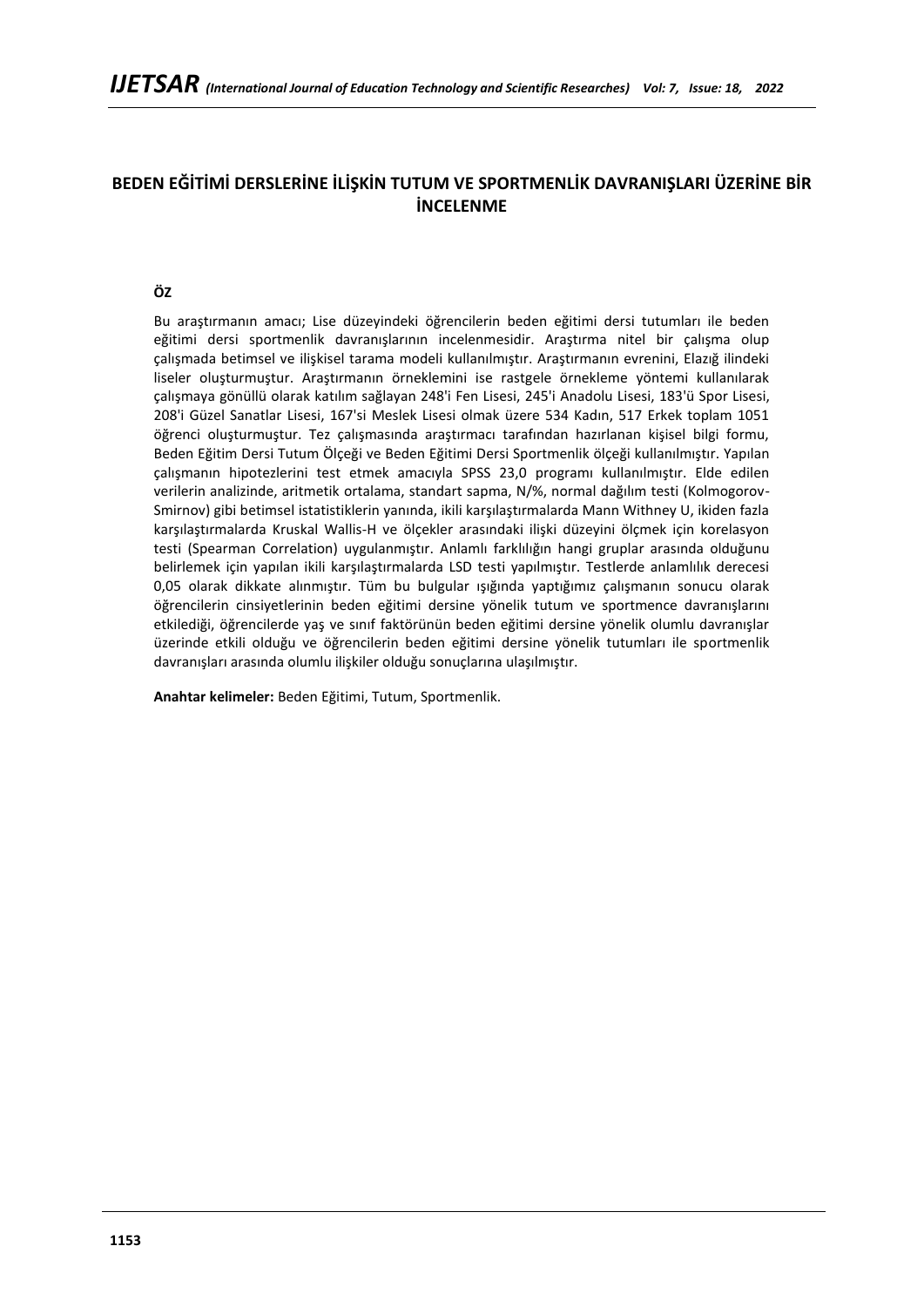### **GİRİŞ**

Beden Eğitimi dersi psikomotor bir eğitim olarak nitelense de, içeriğinde bireyin bilişsel, duyuşsal ve davranışsal gelişimine olumlu yönde katkı sunan unsurları barındırmaktadır. Liselerdeki Beden Eğitimi derslerinin öğrenme alanlarının başında aktif ve sağlıklı bir hayat gelmekte, alt öğrenme amaçlarından biri olan spor bilinci ve müsabakalar içeriği de spor ahlakı, sporda erdem, adil oyun, sporda dürüst ve centilmen olmanın lüzumu biçiminde hazırlanmıştır. Bu hususlara ulaşabilmeyi teminen, öğrencilere beden eğitimi derslerinin sevdirilmesi olumlu tutum edinebilmeleri bakımından da oldukça önem arz etmektedir. Bu vesileyle öğrencilere sağlıklı bir hayat için düzenli spor yapma alışkanlığının kazandırılabileceği öngörülmektedir (Karayol, vd., 2020). Okullarda gerçekleştirilen spor aktiviteleri çocuk ve gençlerde dayanışma, yardımseverlik ve işbirliği duygusunun geliştirilmesi, kurallara uyma bilinci oluşturulması, paylaşmanın öğrenilmesi, adaletli davranılması ve hoşgörülü olunması gibi insani değerlerin içselleştirilmesinde önemli bir role sahiptir. Günümüzde spor müsabakaları incelendiğinde spor etiğine uygun olmayan pek çok davranışın spor alanlarında sergilendiği görülmektedir. Taraftarlar, spor yöneticileri, spor yorumcuları ve sporcuların spor etiğine uygun olmayan hakaret, şiddet ve şike gibi olumsuz davranışları sporun ruhuna zarar vermektedir. Bu olumsuz davranışların spor alanlarındaki varlığını minimize edebilecek en önemli etmen toplumların inşasında önemli bir rol oynayan bireyin eğitimidir. Sportif faaliyetlerde sergilenen bu gibi davranış örüntüleri sportmenlik davranışı olarak ifade edilmekte olup, sportmenlik hayatın geneline yayılmakta ve iyi bir vatandaş olmada da oldukça etkili bir tol oynamaktadır. Bu nedenle, Beden Eğitimi dersine yönelik olumlu tutum edinmeleri ve öğretim programlarının önemli bir boyutunu oluşturan sosyal beceri gelişiminin alt göstergelerinden sayılabilecek öğrencilerin sportmenlik davranışlarının düzeyinin belirlenmesi Beden Eğitimi dersi açısından büyük önem arz etmektedir. Diğer taraftan, eğitim bireyin hayatı süresince değişim meydana getirme projesi şeklinde tanımlanmaktadır (Ertürk, 1998). Konuya bu açıdan yaklaşıldığında bireylere ve bireylerin teşekkül ettirdiği eğitim almış bir topluma daha ahlaki ve etik bir yapı kazandırılması sağlanabilecektir. Türkiye'de örgün eğitim kapsamında yaklaşık 20 milyon öğrenci eğitim görmektedir (Milli Eğitim İstatistikleri, 2019). Bu çerçevede, öğrenci ve ahlaklı sporcu yetiştirmede eğitimin önemi ortaya çıkmaktadır. Bunlar sağlanabildiği ölçüde, sporcu, antrenör, hakem, yönetici, yorumcu veya taraftarlar ahlakı hayatının temeline yerleştirecektir. Bu çerçevede, anılan bireylerin yetiştirilmesinde özellikle Beden Eğitimi ve Spor dersleri bu bağlamda değerlendirilmelidir. Beden Eğitimi ve Spor dersleri aktiviteler yolu ile bireylerin fiziki gelişimine fayda sağlarken aynı zamanda entelektüel, sosyal ve duygusal gelişimlerine de katkı sağlar. Kişilerin tavırlarını etkileyen sezgisel faktöre tutum denir. Tutum, kişilerin olaylara karşı davranışlarının biçimini ve gücünü etkiler. Beden Eğitimi ve Spor derslerine karşı pozitif tutumlar geliştirmek için derste başarılı olmak, derse hevesli olmak, öğretmenden övgü veya tebrik almak gerekir. Tutum, bireyin kendi deneyimine, motivasyonuna ve bilgisine dayanarak kendisinin veya çevresinde gelişen olayın toplum tarafından benimsenmiş bir konuya karşı düzenlediği zihin ve davranış yoluyla verdiği bir tepkinin ilk girişi olarak açıklanabilir (Özyalvaç, 2010; Eroğlu, vd., 2019). Eğitim sisteminin tamamlayıcı ve ayrılmaz bir parçası olan beden eğitimi ve spor dersi, aynı zamanda kişinin kendisinin eğitimidir. Beden Eğitimi, topluma fiziksel, zihinsel ve sosyal yönlerden oluşan sağlıklı bir yapı sağlayarak genel eğitimin oluşumunda önemli ve büyük bir rol oynar (Murathan, vd., 2009). Eğitim sisteminde beden eğitimi ve spor dersinin ihtiyacı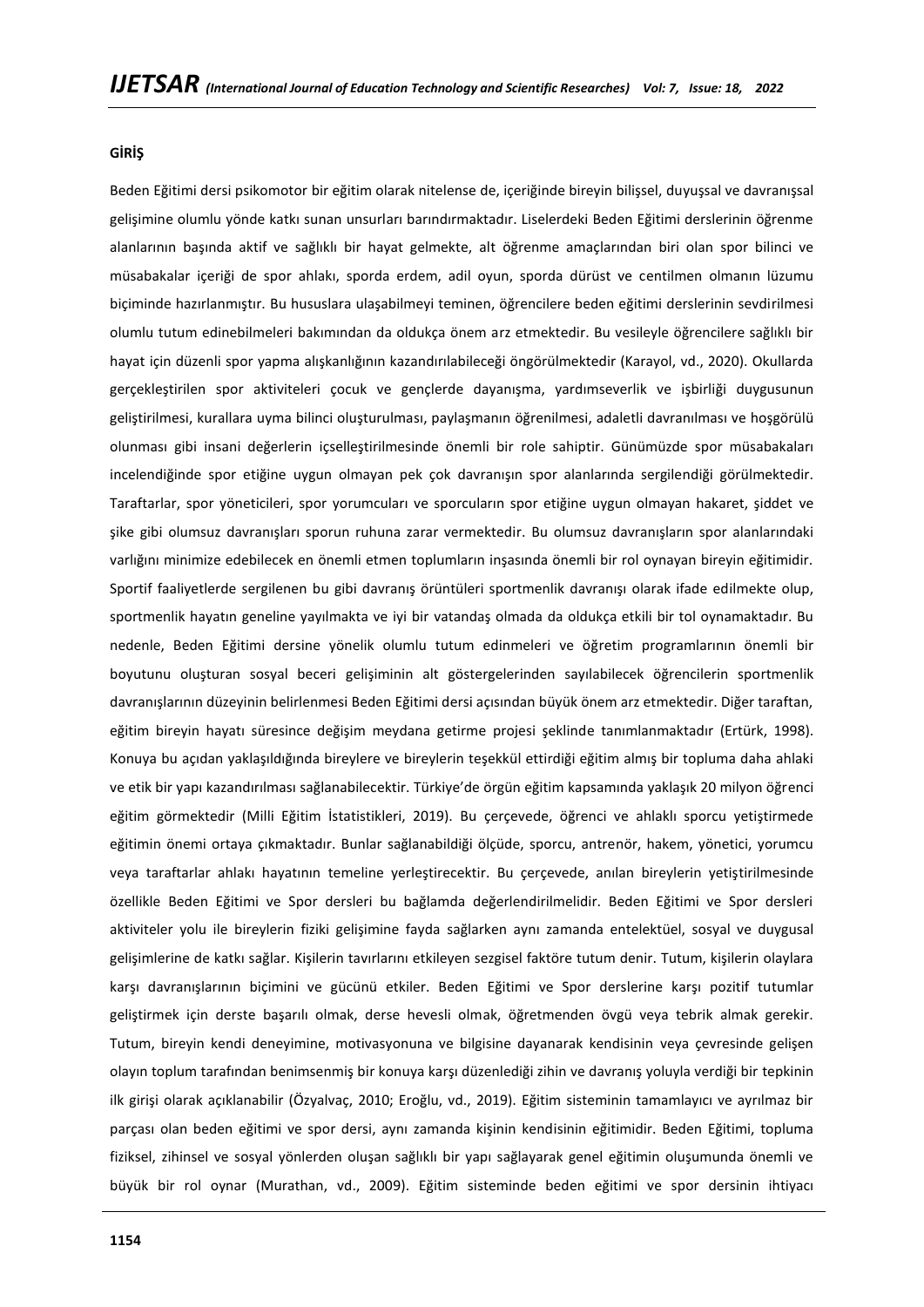bilinmektedir. Beden Eğitimi ve Spor dersini önemli kılan kendi amacı ve kapsamı ile ilgilidir. Öğrencilerin gelişim sürecinde etkili olan ve toplumu sağlıklı bireyler olarak yetiştirmelerine izin veren beden eğitimi ve spor eğitiminden beklenen sonucu elde etmek için öğrencilerin bu faaliyetlerin ve derslerin olumlu bir tutumuna ve algısına sahip olmaları gerekir (Güçlü, vd., 2009). Literatürde her ne kadar lise veya ortaokul öğrencilerinin beden eğitimi dersine tutum ve sportmenlik davranışlarına düzeylerine yönelik araştırmalar olsa da (Hasdemir ve Hazar, 2021; Certel ve ark., 2020; Keskin ve ark., 2016) bu iki kavramı birlikte inceleyen çalışmalara rastlanmaması çalışmanın gerekçesidir. Ayrıca diğer araştırmalara nazaran çalışma grubu olarak Elazığ ilinin belirlenmesi ile avantaj ve dezavantajlı durumlarının merak konusu oluşturması araştırmanın bir başka gerekçesidir. Yapılan çalışmayla, liselerde öğrenim gören geleceğimiz olan gençlere, sağlıklı bir yaşam için spor yapmanın önemini kavratarak sporu yaşam biçimi haline getirmelerini sağlamak ve Beden Eğitimi derslerindeki sportif aktivitelerle sportmenlik bilinci kazanım düzeylerini belirlemektir.

## **YÖNTEM**

## *Evren ve* **Örneklem**

Araştırmanın evrenini, Elazığ ilindeki liselerin 1. 2. 3. ve 4. Sınıflarında öğrenim gören Lise öğrencileri oluşturmuştur. Araştırmanın örneklemini ise rastgele örnekleme yöntemi kullanılarak çalışmaya gönüllü olarak katılım sağlayan 248'i Fen Lisesi, 245'i Anadolu Lisesi, 183'ü Spor Lisesi, 208'i Güzel Sanatlar Lisesi, 167'si Meslek Lisesi olmak üzere 534 Kadın, 517 Erkek toplam 1051 öğrenci oluşturmuştur.

| Cinsiyet                     | N   | %    |
|------------------------------|-----|------|
| Kadın                        | 534 | 50,8 |
| Erkek                        | 517 | 49,2 |
| Yaş                          | N   | %    |
| 14                           | 263 | 25,0 |
| 15                           | 199 | 18,9 |
| 16                           | 238 | 22,6 |
| 17                           | 242 | 23,0 |
| 18                           | 109 | 10,4 |
| Sınıf                        | N   | $\%$ |
| 9.Sinif                      | 302 | 28,7 |
| 10.Sinif                     | 244 | 23,2 |
| 11.Sinif                     | 253 | 24,1 |
| 12.Sinif                     | 252 | 24,0 |
| Okul Türü                    | N   | $\%$ |
| Fen Lisesi                   | 248 | 23,6 |
| Anadolu Lisesi               | 245 | 23,3 |
| Spor Lisesi                  | 183 | 17,4 |
| Güzel Sanatlar Lisesi        | 208 | 19,8 |
| Meslek Lisesi                | 167 | 15,9 |
| Okul Takımında Oynama Durumu | N   | $\%$ |
| Evet                         | 256 | 24,4 |
| Hayır                        | 795 | 75,6 |
|                              |     |      |

**Tablo 1.** Katılımcıların demografik özelliklerine ilişkin istatistiksel dağılımlar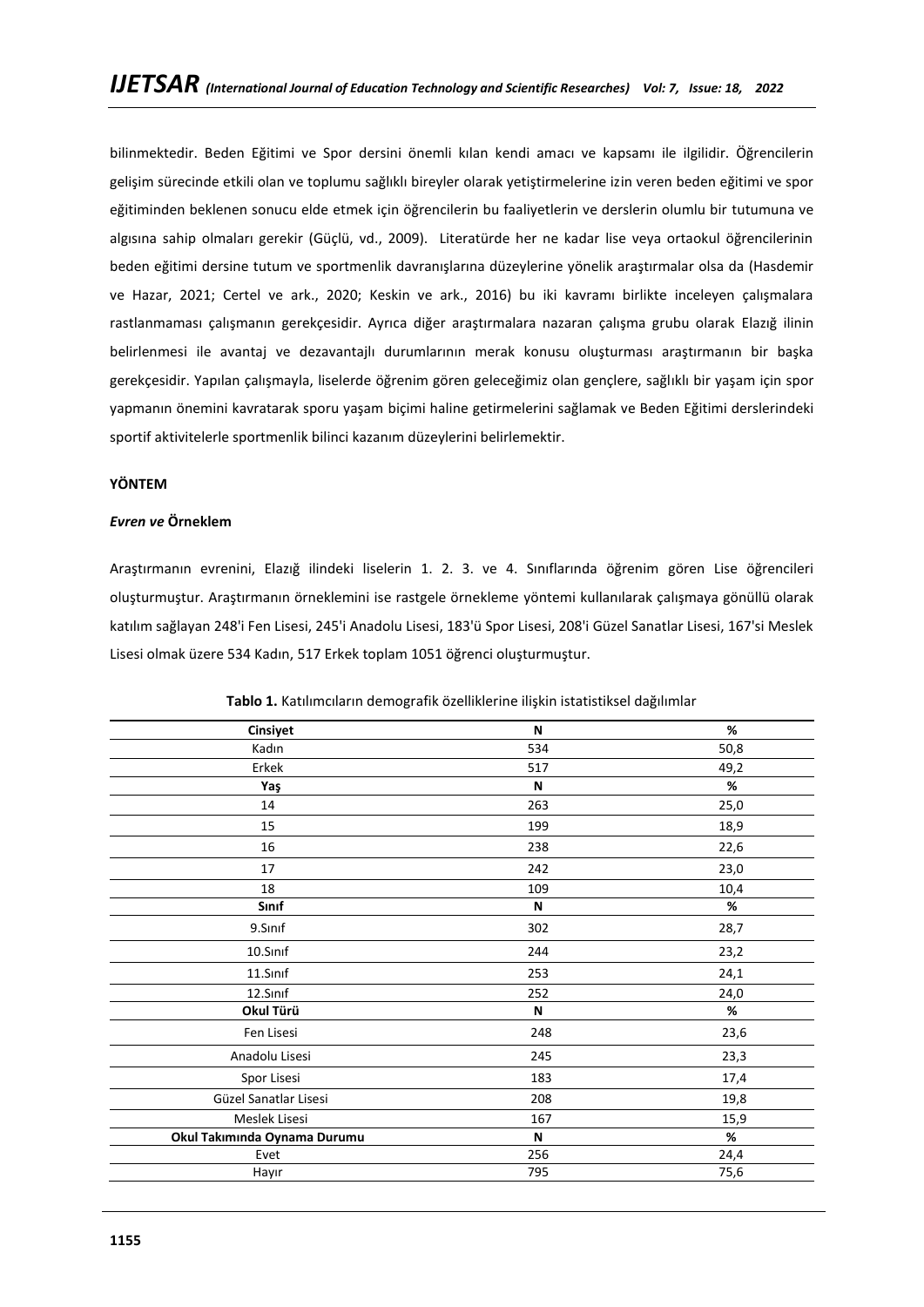| Okul Dışı Boş Zamanlarınızda Egzersiz veya Sporu Ne<br>Sıklıkla Yapıyorsunuz? | N   | %    |
|-------------------------------------------------------------------------------|-----|------|
| Her Zaman                                                                     | 244 | 23,2 |
| Ara Sira                                                                      | 480 | 45,7 |
| Nadiren                                                                       | 208 | 19,8 |
| Hiç                                                                           | 119 | 11,3 |
| Bir Kulüpte (Futbol, Basketbol, Karate,                                       |     |      |
| Masa Tenisi, Güreş, Vb) Düzenli Olarak Spor Yapıyor                           | N   | %    |
| musunuz?                                                                      |     |      |
| Evet                                                                          | 241 | 22,9 |
| Bazen                                                                         | 233 | 22,2 |
| Hayır                                                                         | 577 | 54,9 |
| Sportif Faaliyetler Ders Başarınızı Olumsuz Yönde<br>etkiliyor mu?            | N   | %    |
| Evet                                                                          | 126 | 12,0 |
| Hayır                                                                         | 925 | 88,0 |

### **Veri Toplama Araçları**

Öğrencilerin cinsiyeti, yaşı, okul türü, sınıfı, anne-baba eğitim, anne-baba meslek durumu, okul takımında oynayıp oynamama durumu, okul dışı boş zamanlarda egzersiz yapma durumu, kulüpte düzenli olarak spor yapma durumu ve sportif faaliyetlerin ders başarısına etkisine yönelik toplam 12 sorudan oluşan "Demografik Bilgiler Formu" kullanılmıştır. Lise Öğrencilerinin beden eğitimi dersine karşı tutumlarını tespit etmek için "Beden Eğitimi Dersi Tutum Ölçeği" kullanılmıştır. Geçerlik ve Güvenilirlik çalışması Güllü ve Güçlü (2009) tarafından yapılan 35 madde ve tek boyuttan oluşmaktadır. Ölçek derecelendirmesi 5 likert tipindedir (1:Kesinlikle katılmıyorum - 5:Kesinlikle katılıyorum). Bu çalışma da ölçekten alınan en yüksek puan 175 ve en düşük puan ise 35'tir. Ölçeğe ait güvenilirlik katsayısı 0,80 olarak ve tutarlılık katsayısı (Cronbach Alfa) 0,94 olarak bulunmuştur. Lise öğrencilerinin sportmenlik davranışlarının tespiti için "Beden Eğitimi Sportmenlik Davranışı Ölçeği" kullanılmıştır. Koç (2013) tarafından geliştirilen ölçek 2 alt boyuttan ve 22 maddeden oluşmaktadır. Alt boyutlar şu şekildedir; 11 madde Sportmenliğe Uygun Davranışları Sergileme (1, 2, 4, 7, 9, 11, 12, 14, 16, 19 ve 21 ) ve kalan 11 madde Sportmenliğe Uygun Olmayan Davranışlardan Kaçınma (3, 5, 6, 8, 10, 13, 15, 17, 18, 20 ve 22) sorularını kapsamaktadır. Ölçek derecelendirmesi 5 likert tipindedir (1:Hiçbir zaman - 5:Her zaman).Bu çalışma da ölçekten alınan en yüksek puan 110 (ortalama 5) ve en düşük puan ise 52 (ortalama 2.13) dir. Ölçeğe ait alt boyutlara ilişkin cronbach's alfa iç tutarlılık katsayılarının .31 ile .70 arasında olduğu bulunmuştur.

## **Verilerin İstatistiksel Analizi**

Yapılan çalışmanın hipotezlerini test etmek amacıyla SPSS 23,0 programı kullanılmıştır. Elde edilen verilerin analizinde, aritmetik ortalama, standart sapma, N/%, normal dağılım testi (Kolmogorov-Smirnov) gibi betimsel istatistiklerin yanında, ikili karşılaştırmalarda Mann Withney U, ikiden fazla karşılaştırmalarda Kruskal Wallis-H ve ölçekler arasındaki ilişki düzeyini ölçmek için korelasyon testi (Spearman Correlation) uygulanmıştır. Anlamlı farklılığın hangi gruplar arasında olduğunu belirlemek için yapılan ikili karşılaştırmalarda LSD testi yapılmıştır. Testlerde anlamlılık derecesi 0,05 olarak dikkate alınmıştır.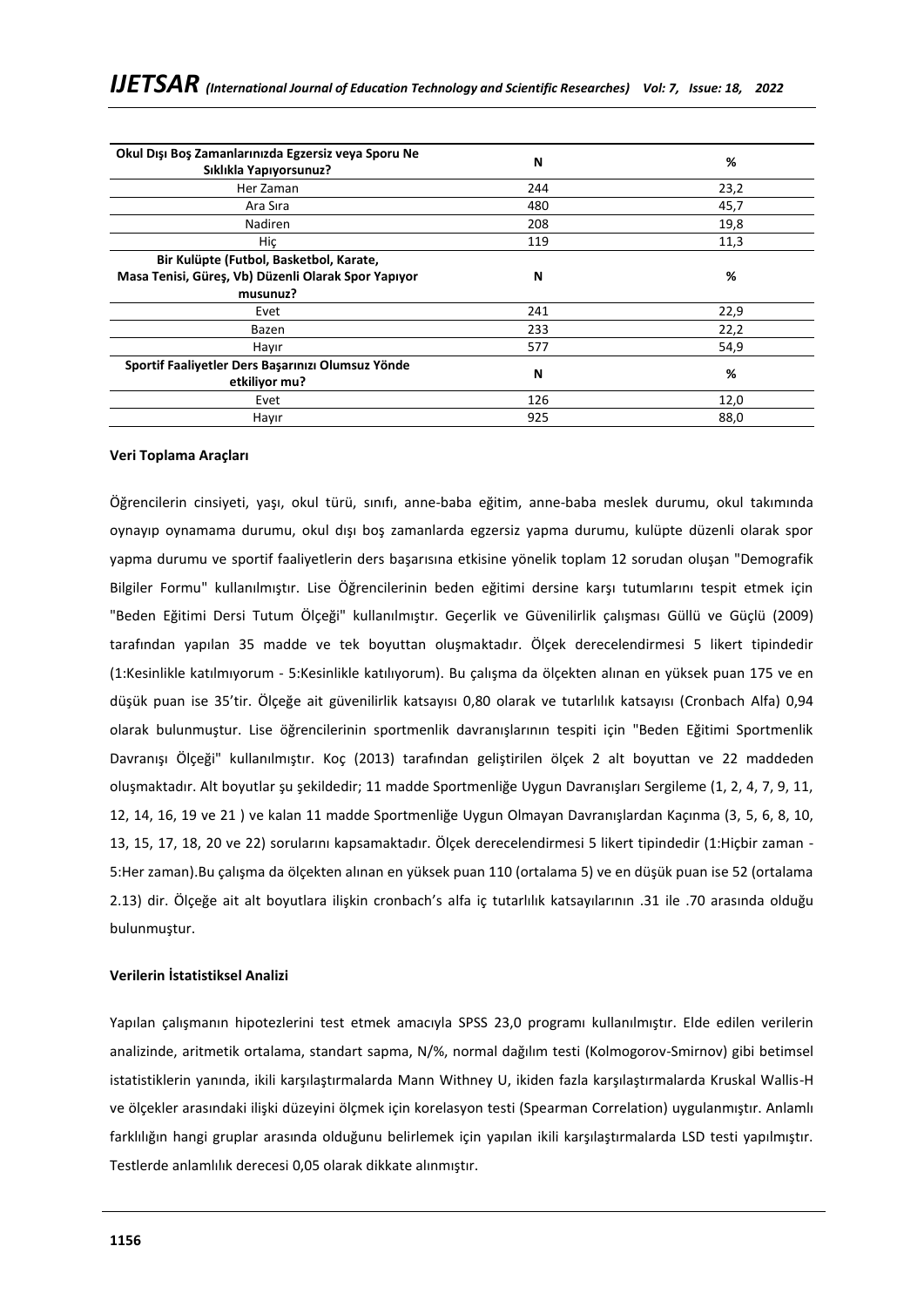## **BULGULAR**

| Ölcekler                                             | Cronbach's Alpha | <b>Madde Sayısı</b> |
|------------------------------------------------------|------------------|---------------------|
| Beden Eğitimi Dersi Tutum Ölçeği                     | .873             |                     |
| Sportmenliğe Uygun Olmayan Davranışlardan<br>Kacınma | ,883             |                     |
| Sportmenliğe Uygun Davranışları Sergileme            | .920             |                     |

Tablo 2. incelendiğinde Beden Eğitimi Dersi Tutum Ölçeği, Sportmenliğe Uygun Olmayan Davranışlardan Kaçınma ve Sportmenliğe Uygun Davranışları Sergileme alt boyutuna ait alfa katsayıları oldukça yüksek çıkmıştır, bu da kullanılan ölçeklerin güvenilir ve kendi içinde tutarlı olduğunu göstermektedir (Karayol, 2019).

| Tablo 3. Ölçeklere İlişkin Kolmogorov-Smirnov Normallik Testi |  |  |
|---------------------------------------------------------------|--|--|
|---------------------------------------------------------------|--|--|

| Ölcekler                                          | İstatistik |      |      |
|---------------------------------------------------|------------|------|------|
| Beden Eğitimi Dersi Tutum                         | 075        | 1051 | .000 |
| Sportmenliğe Uygun Davranışları Sergileme         | 113        | 1051 | .000 |
| Sportmenliğe Uygun Olmayan Davranışlardan Kaçınma | 179        | 1051 | .000 |

Tablo 3. incelendiğinde ölçeklere uygulanan Kolmogrov-Smirnov testi sonucunda verilerin normal dağılım göstermediği tespit edilmiştir. Bu sebeple ölçeklerle değişkenler arasındaki farklılıkları test etmek için nonparametrik testler uygulanmıştır.

**Tablo 4.** Öğrencilerin Beden Eğitimi Dersi Tutum Algısı ile Beden Eğitimi Dersi Sportmenlik Davranış Düzeylerinin Cinsiyet Değişkenine Göre Karşılaştırılması

| Bağımlı Değişken           | <b>Cinsivet</b> | N   | Sira ort. | Sira top. | U          |      |
|----------------------------|-----------------|-----|-----------|-----------|------------|------|
| Beden Eğitimi Dersi Tutum  | Kadın           | 534 | 478.36    | 255444,00 | 112599.000 | ,000 |
|                            | Erkek           | 517 | 575.21    | 297382,00 |            |      |
| Sportmenliğe Uygun         | Kadın           | 534 | 556.46    | 297147,50 | 121775,500 | ,001 |
| Davranışlar Sergileme      | Erkek           | 517 | 494.54    | 255678,50 |            |      |
| Sportmenliğe Uygun Olmayan | Kadın           | 534 | 442,54    | 236316,50 | 93471.500  | ,000 |
| Davranışlardan Kaçınma     | Erkek           | 517 | 612.20    | 316509,50 |            |      |

Tablo 4. incelendiğinde araştırmaya katılan öğrencilerin cinsiyet değişkenine göre, beden eğitimi dersi tutum düzeyleri ile sportmenlik davranışları düzeylerinde, anlamlı bir farklılık olup olmadığını test etmek amacıyla yapılan Mann Withney U testi sonucunda, cinsiyet değişkeni ile beden eğitimi dersi tutumu (U=112599,000, p<0.05), sportmenliğe uygun davranışları sergileme (U=121775,500, p<0.05) ve sportmenliğe uygun olmayan davranışlardan kaçınma (U=93471,500, p<0.05) alt boyutları arasında istatistiksel olarak anlamlı farklılık bulunmuştur. Ortalamaları incelediğimizde erkek öğrencilerin beden eğitimi dersi tutumları ve sportmenliğe uygun olmayan davranışlardan kaçınma düzeyleri kız öğrencilerden daha yüksektir. Kız öğrencilerin sportmenliğe uygun davranışlar sergileme düzeyleri erkek öğrencilere göre daha yüksektir.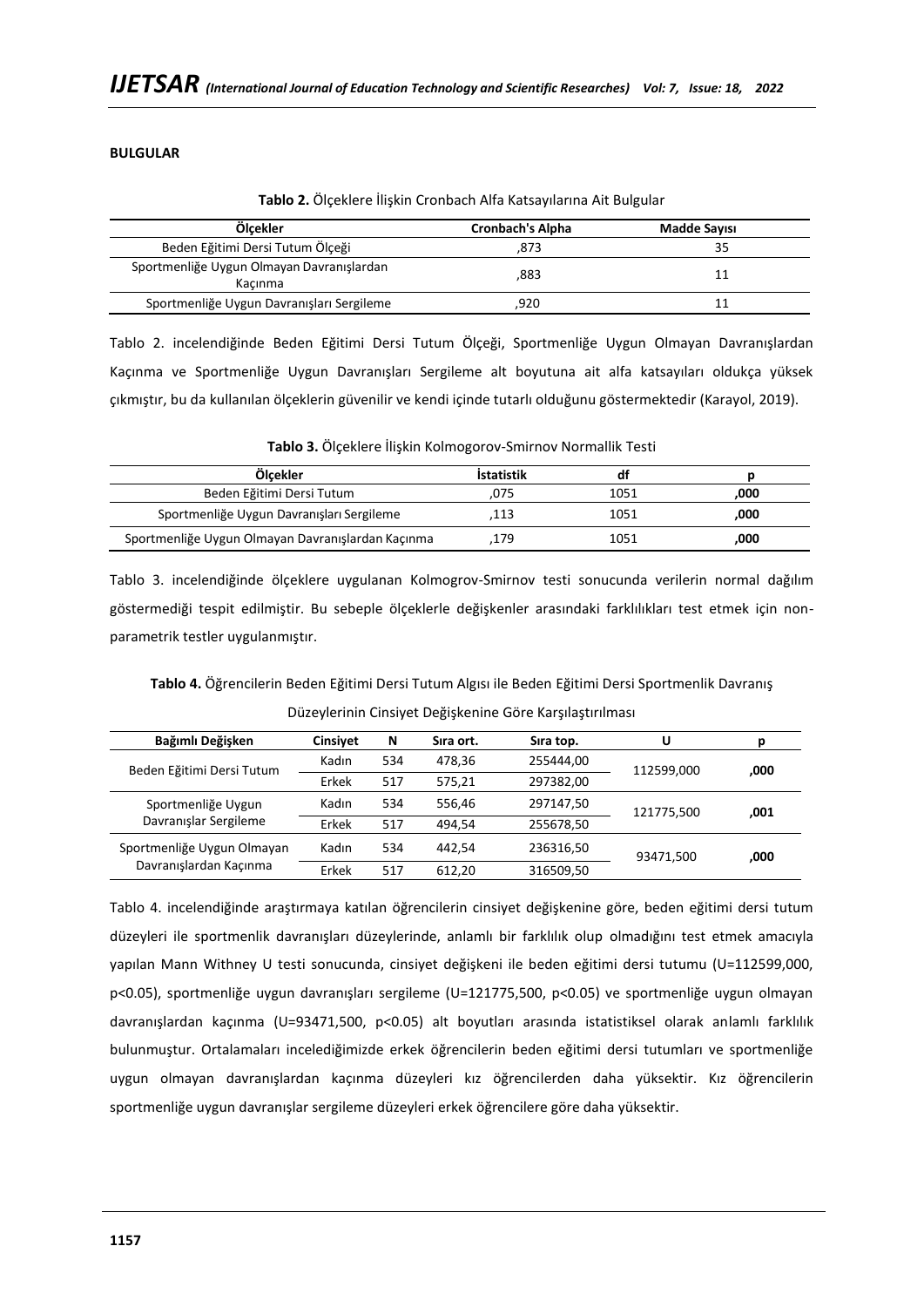| Bağımlı Değişken                             | Yaş | N   | Sira ort. | sd | χ2          | р    |
|----------------------------------------------|-----|-----|-----------|----|-------------|------|
|                                              | 14  | 263 | 471,35    |    |             |      |
|                                              | 15  | 199 | 482,67    |    |             |      |
| Beden Eğitimi Dersi Tutum                    | 16  | 238 | 538,54    | 4  | 33,010      | ,000 |
|                                              | 17  | 242 | 552,98    |    |             |      |
|                                              | 18  | 109 | 649,67    |    |             |      |
|                                              | 14  | 263 | 510,84    |    |             |      |
|                                              | 15  | 199 | 561,28    |    |             |      |
| Sportmenliğe Uygun Davranışları<br>Sergileme | 16  | 238 | 551,57    | 4  | 15,355      | ,004 |
|                                              | 17  | 242 | 469,84    |    |             |      |
|                                              | 18  | 109 | 567,01    |    |             |      |
|                                              | 14  | 263 | 484,76    |    |             |      |
|                                              | 15  | 199 | 429,17    |    | 4<br>55,518 | ,000 |
| Sportmenliğe Uygun Olmayan                   | 16  | 238 | 521,42    |    |             |      |
| Davranışlardan Kaçınma                       | 17  | 242 | 618,24    |    |             |      |
|                                              | 18  | 109 | 607,49    |    |             |      |

**Tablo 5.** Öğrencilerin Beden Eğitimi Dersi Tutum Algısı ile Beden Eğitimi Dersi Sportmenlik Davranış Düzeylerinin Yaş Değişkenine Göre Karşılaştırılması

Tablo 5. incelendiğinde araştırmaya katılan öğrencilerin yaş değişkenine göre, beden eğitimi dersi tutum düzeyleri ile sportmenlik davranışları düzeylerinde, anlamlı bir farklılık olup olmadığını test etmek amacıyla Kruskal Wallis H testi sonucunda, yaş değişkeni ile beden eğitimi dersi tutumu χ2 (sd=4, n=1051)=33.010, p<0.05), sportmenliğe uygun davranışları sergileme χ2 (sd=4, n=1051)=15.355, p<0.05) ve sportmenliğe uygun olmayan davranışlardan kaçınma χ2 (sd=4, n=1051)=55.518, p<0.05), alt boyutları arasında istatistiksel olarak anlamlı farklılık tespit edilmiştir. Anlamlı farklılığın hangi değişkenler arasında olduğunu tespit etmek amacıyla yapılan LSD testi sonucunda 18 yaşındaki öğrencilerin beden eğitimi dersi tutum düzeyleri ile sportmenlik davranışları düzeyleri diğer öğrencilere göre daha yüksektir.

| <b>Doğumlu Doğickan</b> | $C1$ $C2$ $C3$ $C4$ $C5$                                                                            | $C1$ $\sim$ $\sim$ $+$ |  |  |
|-------------------------|-----------------------------------------------------------------------------------------------------|------------------------|--|--|
|                         | Düzeylerinin Sınıf Değişkenine Göre Karşılaştırılması                                               |                        |  |  |
|                         | Tablo 6. Öğrencilerin Beden Eğitimi Dersi Tutum Algısı ile Beden Eğitimi Dersi Sportmenlik Davranış |                        |  |  |

| Bağımlı Değişken           | Sinifiniz | N   | Sira ort. | sd | $x^2$  | D    |
|----------------------------|-----------|-----|-----------|----|--------|------|
|                            | 9.Sinif   | 302 | 484.49    |    | 21,891 |      |
|                            | 10.Sinif  | 244 | 485,06    | 3  |        |      |
| Beden Eğitimi Dersi Tutum  | 11.Sinif  | 253 | 557,89    |    |        | ,000 |
|                            | 12.Sinif  | 252 | 583,37    |    |        |      |
|                            | 9.Sinif   | 302 | 514,46    |    | 6.258  |      |
| Sportmenliğe Uygun         | 10.Sinif  | 244 | 568,43    | 3  |        | ,010 |
| Davranışları Sergileme     | 11.Sinif  | 253 | 514,30    |    |        |      |
|                            | 12.Sinif  | 252 | 510,49    |    |        |      |
|                            | 9.Sinif   | 302 | 476,22    |    |        |      |
| Sportmenliğe Uygun Olmayan | 10.Sinif  | 244 | 479,44    | 3  | 29,572 |      |
| Davranışlardan Kaçınma     | 11.Sinif  | 253 | 567,37    |    |        | ,000 |
|                            | 12.Sinif  | 252 | 589.21    |    |        |      |

Tablo 6. incelendiğinde araştırmaya katılan öğrencilerin sınıf değişkenine göre, beden eğitimi dersi tutum düzeyleri ile sportmenlik davranışları düzeylerinde, anlamlı bir farklılık olup olmadığını test etmek amacıyla Kruskal Wallis H testi sonucunda, sınıf değişkeni ile beden eğitimi dersi tutumu χ2 (sd=3, n=1051)=21.891, p<0.05), sportmenliğe uygun davranışları sergileme χ2 (sd=3, n=1051)=6.258, p<0.05) ve sportmenliğe uygun olmayan davranışlardan kaçınma χ2 (sd=3, n=1051)=29.572, p<0.05), alt boyutları arasında istatistiksel olarak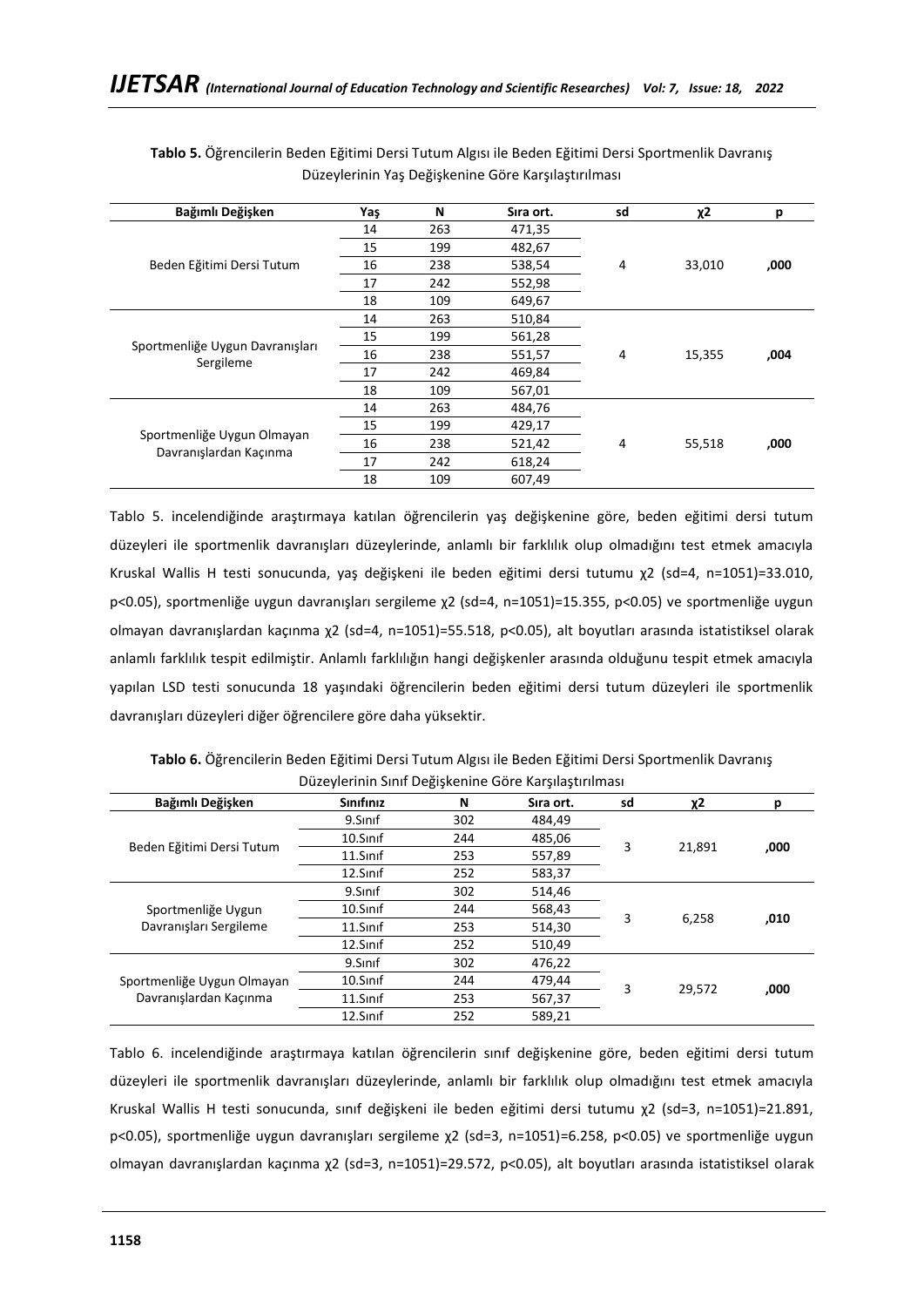anlamlı farklılık tespit edilmiştir. Anlamlı farklılığın hangi değişkenler arasında olduğunu tespit etmek amacıyla yapılan LSD testi sonucunda 11. sınıf ve 12. sınıfta okuyan öğrencilerin beden eğitimi dersi tutum düzeyleri ile sportmenlik davranışları düzeyleri 9.sınıfta okuyan öğrencilere göre daha yüksektir.

| Bağımlı Değişken                                        | Okul Türünüz          | N   | Sıra Ort. | sd | χ2     | р    |
|---------------------------------------------------------|-----------------------|-----|-----------|----|--------|------|
| Beden Eğitimi Dersi Tutum                               | Fen Lisesi            | 248 | 468,02    |    |        |      |
|                                                         | Anadolu Lisesi        | 245 | 429,31    |    |        |      |
|                                                         | Spor Lisesi           | 183 | 668,46    | 4  | 85,328 | ,000 |
|                                                         | Güzel Sanatlar Lisesi | 208 | 521,10    |    |        |      |
|                                                         | Meslek Lisesi         | 167 | 603,95    |    |        |      |
| Sportmenliğe Uygun<br>Davranışları Sergileme            | Fen Lisesi            | 248 | 542,54    |    |        |      |
|                                                         | Anadolu Lisesi        | 245 | 523,48    |    |        |      |
|                                                         | Spor Lisesi           | 183 | 508,22    | 4  | 4,558  | ,336 |
|                                                         | Güzel Sanatlar Lisesi | 208 | 550,36    |    |        |      |
|                                                         | Meslek Lisesi         | 167 | 494,28    |    |        |      |
| Sportmenliğe Uygun<br>Olmayan Davranışlardan<br>Kaçınma | Fen Lisesi            | 248 | 496,42    |    |        |      |
|                                                         | Anadolu Lisesi        | 245 | 491,64    |    |        |      |
|                                                         | Spor Lisesi           | 183 | 633,84    | 4  | 39,464 | ,000 |
|                                                         | Güzel Sanatlar Lisesi | 208 | 470,30    |    |        |      |
|                                                         | Meslek Lisesi         | 167 | 571,54    |    |        |      |

**Tablo 7.** Öğrencilerin Beden Eğitimi Dersi Tutum Algısı ile Beden Eğitimi Dersi Sportmenlik Davranış Düzeylerinin Okul Türü Değişkenine Göre Karşılaştırılması

Tablo 7. incelendiğinde araştırmaya katılan öğrencilerin okul türü değişkenine göre, beden eğitimi dersi tutum düzeyleri ile sportmenlik davranışları düzeylerinde, anlamlı bir farklılık olup olmadığını test etmek amacıyla Kruskal Wallis H testi sonucunda, okul türü değişkeni ile beden eğitimi dersi tutumu χ2 (sd=4, n=1051)=85.328, p<0.05) ve sportmenliğe uygun olmayan davranışlardan kaçınma χ2 (sd=4, n=1051)=39.464, p<0.05), alt boyutları arasında istatistiksel olarak anlamlı farklılık tespit edilmiştir. Anlamlı farklılığın hangi değişkenler arasında olduğunu tespit etmek amacıyla yapılan LSD testi sonucunda Spor Lisesi ve Meslek Sınıfındaki öğrencilerin beden eğitimi dersi tutum düzeyleri ile sportmenliğe uygun olmayan davranışlardan kaçınma düzeyleri diğer liselerde okuyan öğrencilere göre daha yüksektir. Okul türü değişkeni ile sportmenliğe uygun davranışları sergileme χ2 (sd=4, n=1051)=4.558, p>0.05) alt boyutu arasında istatistiksel olarak anlamlı farklılık tespit edilmemiştir.

**Tablo 8.** Öğrencilerin Beden Eğitimi Dersi Tutum Algısı ile Beden Eğitimi Dersi Sportmenlik Davranış Düzeylerinin Okul Takımında Oynama Durumlarına Göre Karşılaştırılması

| Bağımlı Değişken                | Okul Takımı<br>Oynama | N   | Sira Ort. | Sira Top. | U          | р    |
|---------------------------------|-----------------------|-----|-----------|-----------|------------|------|
| Beden Eğitimi Dersi Tutum       | Evet                  | 256 | 646.98    | 165628,00 | 70788.000  | ,000 |
|                                 | Hayır                 | 795 | 487.04    | 387198,00 |            |      |
| Sportmenliğe Uygun Davranışları | Evet                  | 256 | 524,73    | 134332,00 | 101436.000 | ,939 |
| Sergileme                       | Hayır                 | 795 | 526.41    | 418494,00 |            |      |
| Sportmenliğe Uygun Olmayan      | Evet                  | 256 | 611.95    | 156658,50 |            |      |
| Davranışlardan Kaçınma          | Hayır                 | 795 | 498.32    | 396167,50 | 79757,500  | ,000 |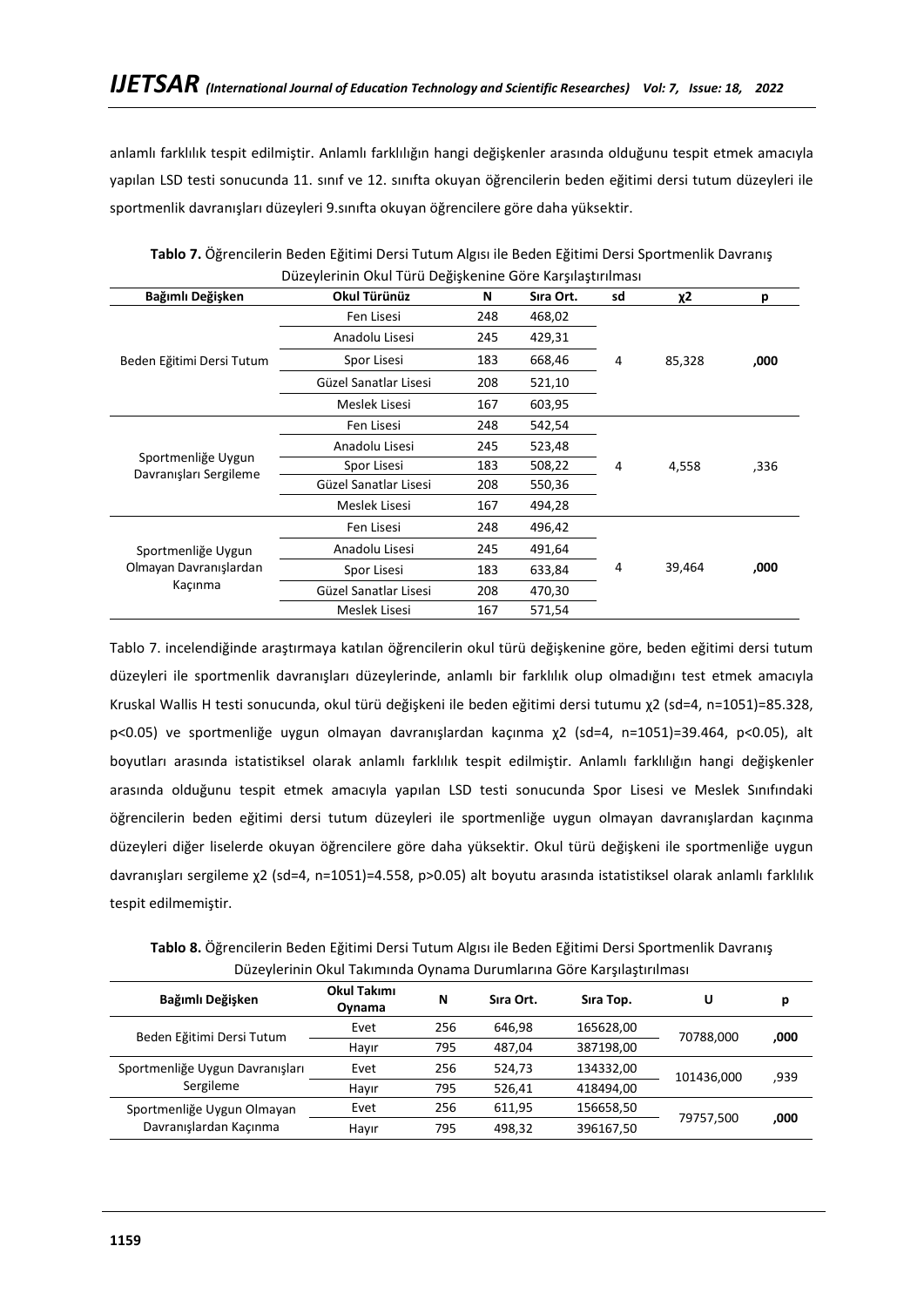Tablo 8. incelendiğinde araştırmaya katılan öğrencilerin okul takımında oynama durumlarına göre, beden eğitimi dersi tutum düzeyleri ile sportmenlik davranışları düzeylerinde, anlamlı bir farklılık olup olmadığını test etmek amacıyla yapılan Mann Withney U testi sonucunda, okul takımında oynama durumları ile beden eğitimi dersi tutumu (U=70788,000, p<0.05) ve sportmenliğe uygun olmayan davranışlardan kaçınma (U=79757,500, p<0.05) alt boyutları arasında istatistiksel olarak anlamlı farklılık bulunmuştur. Ortalamaları incelediğimizde okul takımında oynayan öğrencilerin beden eğitimi dersi tutumları ve sportmenliğe uygun olmayan davranışlardan kaçınma düzeyleri diğer öğrencilerden daha yüksektir. Öğrencilerin sportmenliğe uygun davranışları sergileme (U=101436,000) alt boyut düzeyleri okul takımında oynama durumlarına göre farklılık göstermemiştir (p>0,50).

| Pacefielding operation and percent bets bayanshia oran Eamonic Oore naryinayaring |                      |     |           |           |           |      |
|-----------------------------------------------------------------------------------|----------------------|-----|-----------|-----------|-----------|------|
| Bağımlı Değişken                                                                  | Ders Başarısına Etki | N   | Sıra Ort. | Sira Top. | υ         | р    |
| Beden Eğitimi Dersi Tutum                                                         | Evet                 | 126 | 523,83    | 66002,50  | 58001,500 | ,932 |
|                                                                                   | Hayır                | 925 | 526,30    | 486823,50 |           |      |
| Sportmenliğe Uygun Davranışları                                                   | Evet                 | 126 | 476,19    | 60000,00  | 51999,000 |      |
| Sergileme                                                                         | Hayır                | 925 | 532,78    | 492826,00 |           | ,049 |
| Sportmenliğe Uygun Olmayan                                                        | Evet                 | 126 | 663,81    | 83640,50  | 40910.500 | ,000 |
| Davranışlardan Kaçınma                                                            | Hayır                | 925 | 507.23    | 469185,50 |           |      |

**Tablo 9.** Öğrencilerin Beden Eğitimi Dersi Tutum Algısı ile Beden Eğitimi Dersi Sportmenlik Davranış Düzeylerinin Sportif Faaliyetlerin Ders Başarısına Olan Etkisine Göre Karşılaştırılması

Tablo 9. incelendiğinde araştırmaya katılan öğrencilerin sportif faaliyetlerin ders başarısına olan etkisine göre, beden eğitimi dersi tutum düzeyleri ile sportmenlik davranışları düzeylerinde, anlamlı bir farklılık olup olmadığını test etmek amacıyla yapılan Mann Withney U testi sonucunda, beden eğitimi dersi tutumları ile sportif faaliyetlerin ders başarısına etkisi (U=58001,500, p>0.05) arasında istatistiksel olarak anlamlı farklılık yoktur. Öğrencilerin sportif faaliyetlerin ders başarısına olan etkisi ile sportmenliğe uygun olmayan davranışlardan kaçınma (U=40910,500, p<0.05) ve sportmenliğe uygun davranışları sergileme (U=51999,000, p<0,05) alt boyutları arasında istatistiksel olarak anlamlı farklılık bulunmuştur. Ortalamaları incelediğimizde sportif faaliyetlerin ders başarısını olumsuz etkilediğini düşünen öğrencilerin sportmenliğe uygun olmayan davranışlardan kaçınma alt boyut düzeyleri daha yüksektir. Öte yandan sportif faaliyetlerin ders başarısını olumsuz etkilemediğini düşünen öğrencilerinde sportmenliğe uygun davranışları sergileme alt boyut düzeyleri daha yüksektir.

**Tablo 10.** Öğrencilerin Beden Eğitimi Dersi Tutum Algısı ile Beden Eğitimi Dersi Sportmenlik Davranış Düzeylerinin Kulüpte Düzenli Spor Yapma Durumuna Göre Karşılaştırılması

| Bağımlı Değişken                             | Düzenli Spor Yapma | N   | Sira Ort. | sd | χ2     |      |
|----------------------------------------------|--------------------|-----|-----------|----|--------|------|
| Beden Eğitimi Dersi Tutum                    | Evet               | 241 | 640,45    |    |        |      |
|                                              | Bazen              | 233 | 612,24    |    | 95,879 | ,000 |
|                                              | Hayır              | 577 | 443,37    |    |        |      |
| Sportmenliğe Uygun<br>Davranışları Sergileme | Evet               | 241 | 531,20    |    |        |      |
|                                              | Bazen              | 233 | 553,63    |    | 3,124  | ,210 |
|                                              | Hayır              | 577 | 512,67    |    |        |      |
| Sportmenliğe Uygun                           | Evet               | 241 | 562,84    |    |        |      |
| Olmayan Davranışlardan                       | Bazen              | 233 | 614,26    |    | 39,663 | ,000 |
| Kacınma                                      | Hayır              | 577 | 474,97    |    |        |      |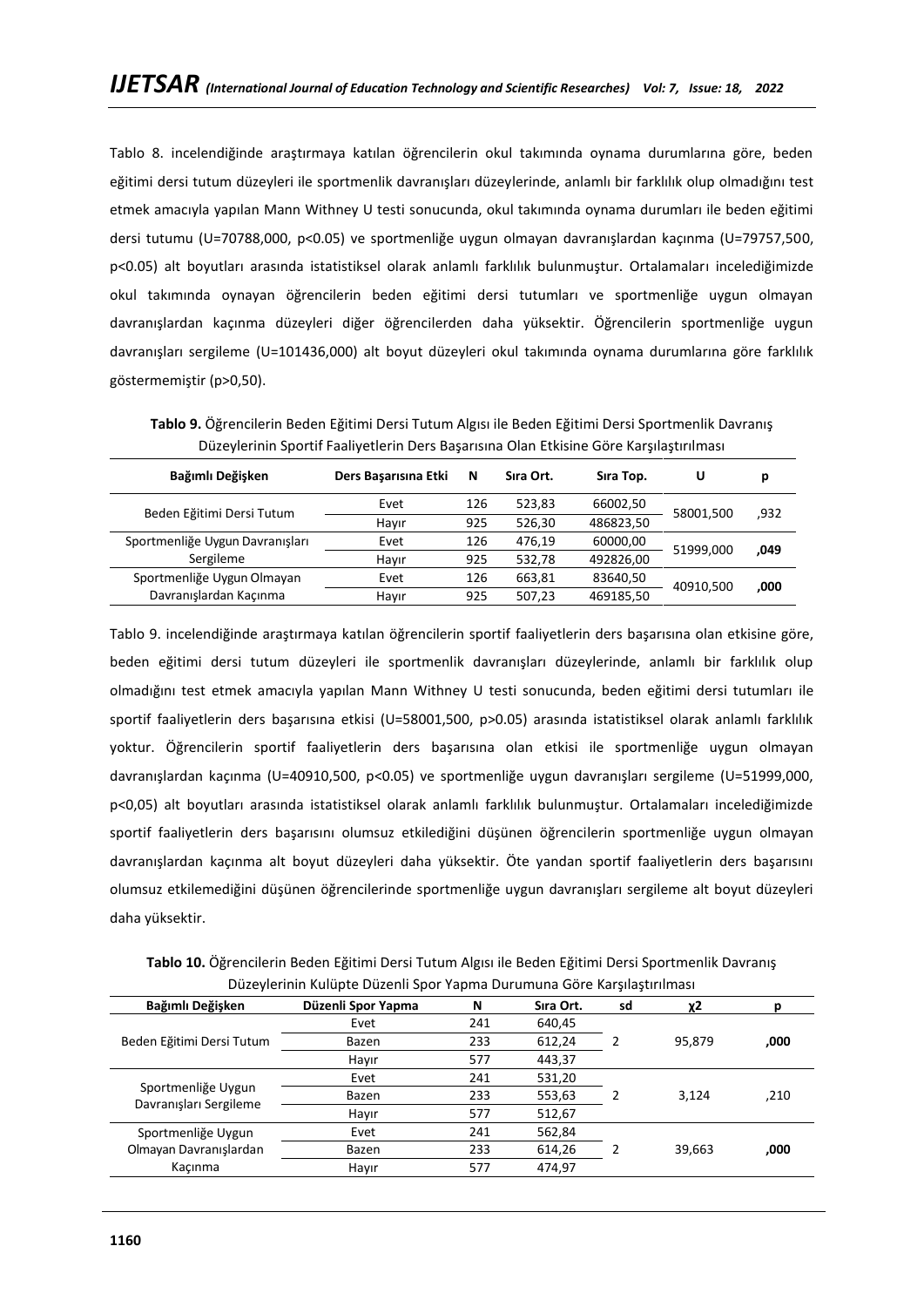Tablo 10. incelendiğinde araştırmaya katılan öğrencilerin bir kulüpte düzenli spor yapma durumlarına göre, beden eğitimi dersi tutum düzeyleri ile sportmenlik davranışları düzeylerinde, anlamlı bir farklılık olup olmadığını test etmek amacıyla yapılan Kruskall Wallis H testi sonucunda, sportmenliğe uygun davranışları sergileme alt boyut düzeyleri χ2 (sd=2, n=1051)=3.124, p>0.05) ile kulüpte düzenli spor yapma durumları arasında istatistiksel olarak anlamlı farklılık yoktur. Öğrencilerin bir kulüpte düzenli spor yapma durumları ile beden eğitimi dersi tutumları χ2 (sd=2, n=1051)=95.879, p<0.05) ve sportmenliğe uygun olmayan davranışlardan kaçınma χ2 (sd=2, n=1051)=39.663, p<0.05) alt boyut düzeyleri arasında istatistiksel olarak anlamlı farklılık bulunmuştur. Anlamlı farklılığın hangi değişkenler arasında olduğunu tespit etmek amacıyla yapılan LSD testi sonucunda bir kulüpte düzenli olarak egzersiz yapan öğrencilerin beden eğitimi dersi tutum düzeyleri diğer öğrencilere göre daha yüksektir. Ayrıca bir kulüpte düzenli olarak egzersiz yapan öğrencilerin sportmenliğe uygun olmayan davranışlardan kaçınma alt boyut düzeyleri egzersiz yapmayan öğrencilere göre daha yüksektir.

**Tablo 11.** Öğrencilerin Beden Eğitimi Dersi Tutum Algısı ile Beden Eğitimi Dersi Sportmenlik Davranış Düzeylerinin Karşılaştırılması

| <b>PUZCYICHIIIII KULJIIUJLIIIIIIUJI</b> |                    |                        |                            |  |  |  |
|-----------------------------------------|--------------------|------------------------|----------------------------|--|--|--|
|                                         | Sportmenliğe Uygun |                        | Sportmenliğe Uygun Olmayan |  |  |  |
|                                         |                    | Davranışları Sergileme | Davranışlardan Kaçınma     |  |  |  |
| Beden Eğitimi Dersi Tutum               |                    | $.336***$              | $.311***$                  |  |  |  |
|                                         |                    | .000                   | .000                       |  |  |  |

Tablo 11. incelendiğinde katılımcıların beden eğitimi dersi tutumları ve sportmenlik davranışları düzeyleri arasında, anlamlı ilişki olup olmadığını test etmek amacıyla yapılan Spearman Korelasyon testi sonucunda, beden eğitimi dersi tutumu ile sportmenliğe uygun olmayan davranışlardan kaçınma (r=.311; p<0,01) ve sportmenliğe uygun davranışları sergileme (r=.336; p<0,01) alt boyutları arasında istatistiksel olarak orta düzeyde pozitif yönlü anlamlı ilişki tespit edilmiştir. Bu sonuca göre beden eğitimi dersi tutumu arttıkça sportmenliğe uygun olmayan davranışlardan kaçınma ve sportmenliğe uygun davranışları sergilemenin de artacağı şeklinde yorumlanabilir.

## **TARTIŞMA ve SONUÇ**

Araştırmaya katılan lise öğrencilerinin cinsiyet değişkenine göre beden eğitimi dersi tutumları, sportmenliğe uygun davranışları sergileme ve sportmenliğe uygun olmayan davranışlardan kaçınma alt boyutları arasında istatistiksel olarak anlamlı farklılık tespit edilmiştir. Akandere ve ark. (2010)'nın ortaöğretim öğrencilerinin beden eğitimi dersine yönelik tutumlarını incelediği çalışmada da öğrencilerin beden eğitimi dersine yönelik tutumları arasında cinsiyete göre anlamlı farklılık bulunması ve ortalamaları incelediğimizde erkek öğrencilerin daha yüksek ortalamaya sahip olması bizim çalışmamızla benzerlik göstermektedir. Araştırmaya katılan lise öğrencilerinin yaş değişkenine göre beden eğitimi dersi tutumları, sportmenliğe uygun davranışları sergileme ve sportmenliğe uygun olmayan davranışlardan kaçınma alt boyutları arasında istatistiksel olarak anlamlı farklılık tespit edilmiştir.18 yaşındaki öğrencilerin beden eğitimi dersi tutum düzeyleri ile sportmenlik davranışları düzeyleri diğer öğrencilere göre daha yüksektir. Çalışma sonucumuzdan farklı olarak Akandere ve ark. (2010) 14–16 yaş arası öğrencilerin puanlarının 17–19 yaş arası öğrencilerden daha yüksek bulmuşlardır. Yurtdışında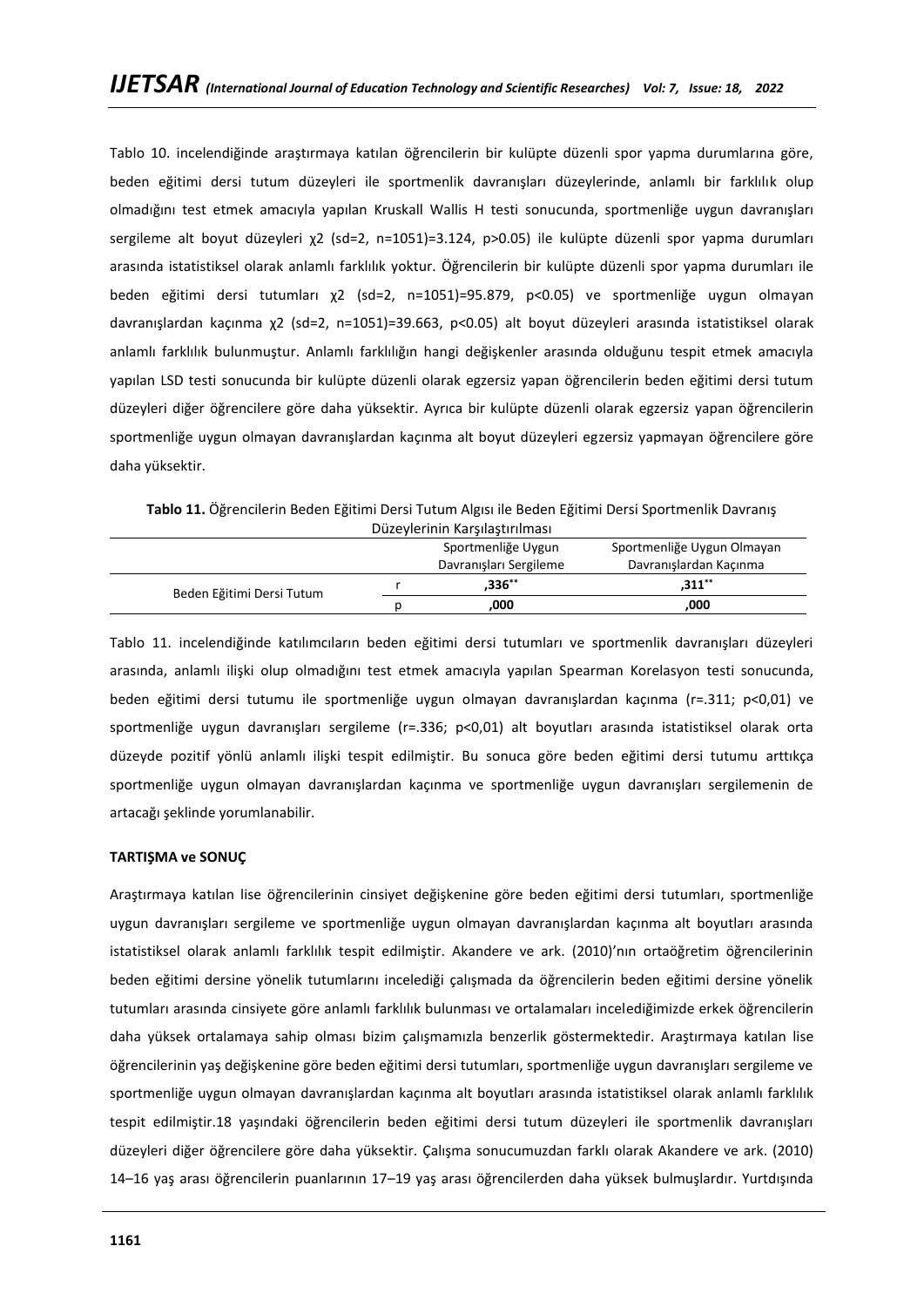yapılan çalışmalar incelendiğinde küçük yaştaki çocukların yaşı büyük olanlara göre daha olumlu tutumlar sergilediği, tutumun yaş düzeyinin bir fonksiyonu olarak azaldığı gözlenmiştir (Silverman ve Subramaniam 1999; Butcher 1983). Araştırmaya katılan lise öğrencilerinin sınıf değişkenine göre beden eğitimi dersi tutumları, sportmenliğe uygun davranışları sergileme ve sportmenliğe uygun olmayan davranışlardan kaçınma alt boyutları arasında istatistiksel olarak anlamlı farklılık tespit edilmiştir. 11. sınıf ve 12. sınıfta okuyan öğrencilerin beden eğitimi dersi tutum düzeyleri ile sportmenlik davranışları düzeyleri 9.sınıfta okuyan öğrencilere göre daha yüksektir. Sezer ve ark. (2015) "ortaokul öğrencilerinin beden eğitimi ve spor dersi sportmenlik davranışlarının çeşitli değişkenler açısından değerlendirilmesi" isimli çalışmada sınıf değişkenine göre "Uygun Davranışlar Sergileme" ve "Uygunsuz Davranışlardan Kaçınma" alt boyutlarında anlamlı farklılık bulmuşlardır. Yıldızhan ve Çağlayan (2019) yaptıkları araştırmada beden eğitimi dersine yönelik tutumlarının sınıf düzeyine göre farklılık göstermediğini, 8. sınıf öğrencilerinin genel sosyal zekâlarının 6. ve 7. sınıf öğrencilerinden istatistiksel olarak anlamlı derecede yüksek olduğunu tespit etmişlerdir. Yıldız (2010) yaptığı çalışmada öğrencilerin beden eğitimi dersine yönelik tutumlarının sınıf değişkenine göre anlamlı farklılaştığını tespit etmiştir. Benzer şekilde Tavlaş (2012) çalışmasında sınıf değişkeni açısından farklı sınıflarda öğrenim gören öğrenciler arasında farklılık tespit etmiştir. Katılımcılardan Spor Lisesi ve Meslek Lisesinde okuyan öğrencilerin beden eğitimi dersi tutum düzeyleri ile sportmenliğe uygun olmayan davranışlardan kaçınma düzeyleri diğer liselerde okuyan öğrencilere göre daha yüksektir. Göksel ve Caz (2016) Anadolu Lisesi Öğrencilerinin Beden Eğitimi Dersine Yönelik Tutumlarını incelediği çalışmada öğrencilerin beden eğitimi dersine yönelik tutumlarının değişkenler açısından farklılaşmadığını tespit emiştir. Işıkgöz ve ark. (2019) yaptıkları çalışma sonucunda öğrencilerin okul türü değişkenine göre beden eğitimi dersi sportmenlik davranışları, "uygun davranışları sergileme" faktöründe anlamlı farklılık bulmazken, "uygunsuz davranışlardan kaçınma" faktörü davranışlarında anlamlı farklılık tespit etmişlerdir. Araştırmaya katılan öğrencilerin okul takımında oynama durumlarına göre, beden eğitimi dersi tutumu ve sportmenliğe uygun olmayan davranışlardan kaçınma alt boyutları arasında istatistiksel olarak anlamlı farklılık bulunmuştur. Okul takımında oynayan öğrencilerin beden eğitimi dersi tutumları ve sportmenliğe uygun olmayan davranışlardan kaçınma düzeyleri diğer öğrencilerden daha yüksektir. Ekinci (2018) yaptığı araştırmada lisanslı spor yapan öğrencilerin beden eğitimi dersi sportmenlik davranışlarını lisanslı spor yapmayan öğrencilere göre yüksek bulmuştur. Literatür incelendiğinde lisanslı spor yapan kişilerin bazı değişkenler açısından spor yapmayan kişilere göre daha pozitif davranışlar sergiledikleri görülmektedir. Yıldırım ve Özcan (2011) çalışmalarında lisanslı spor yapan ortaöğretim öğrencilerinin sosyal beceri düzeylerinin lisanslı spor yapmayan öğrencilerden daha yüksek olduğu sonucuna ulaşmışlardır. Farklı bir çalışmada ise; Öztürk ve Şahin (2007) çalışmalarında, lisans belgesine sahip takım sporu yapan öğrencilerin sosyal yetkinlik beklenti puanlarının lisans belgesine sahip olmayanlara göre daha yüksek olduğunu tespit etmiştir. Araştırmaya katılan öğrencilerin sportif faaliyetlerin ders başarısına olan etki durumlarına göre, sportmenliğe uygun davranışları sergileme ve sportmenliğe uygun olmayan davranışlardan kaçınma alt boyutları arasında istatistiksel olarak anlamlı farklılık bulunmuştur. Ders başarısına etki durumları sportmenliğe uygun davranışları sergileme alt boyutunda hayır, sportmenliğe uygun olmayan davranışlardan kaçınma alt boyutunda evet yanıtını verenlerin lehine daha yüksektir. Öğrencilerin bir kulüpte düzenli spor yapma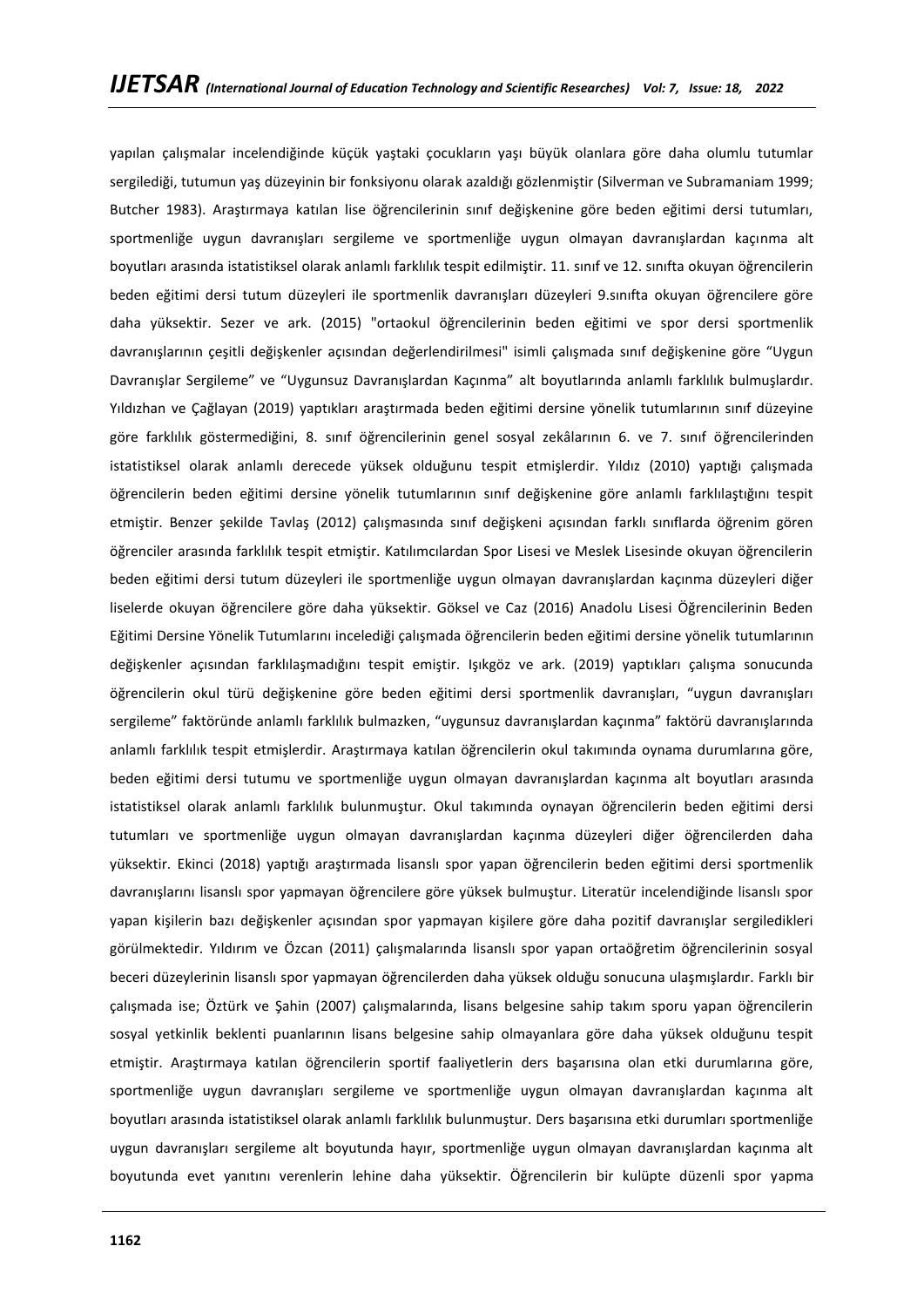durumları ile beden eğitimi dersi tutumları ve sportmenliğe uygun olmayan davranışlardan kaçınma alt boyut düzeyleri arasında istatistiksel olarak anlamlı farklılık bulunmuştur. Bir kulüpte düzenli olarak egzersiz yapan öğrencilerin beden eğitimi dersi tutum düzeyleri ve sportmenliğe uygun olmayan davranışlardan kaçınma alt boyut düzeyleri diğer öğrencilere göre daha yüksektir. Araştırmaya katılan öğrencilerin kulüp sporcusu olup olmama durumlarına göre sportmenlik davranışları karşılaştırıldığında, kulüp sporcusu olanların pozitif davranış sergileme değerlerinin diğerlerinden anlamlı derecede yüksek olduğu görülmüştür. Benzer şekilde Akandere ve diğerleri (2010); yaptıkları çalışmada, spor yapan öğrencilerin yapmayanlara oranla anlamlı düzeyde daha yüksek ahlaki yargı düzeyine sahip olduğunu bulmuştur. Hayes (2006), öğrencilerle yaptığı çalışma da sporcu olmayanların sporcu olanlara kıyasla adalet, dürüstlük ve sorumluluk gibi kavramları daha çok desteklediğini, sporcuların takıma bağlılık ve özveri gibi kavramları desteklerken maçta dürüst olmayan ve sahtekârca hareketleri savunduklarını, birinin ego yönlendirmesi ne kadar fazlaysa maç sırasında diğerlerini yenebildiğini gösterebilmek için dürüst olmayan ve sahtekârca hareketleri o kadar çok yaptığını, sosyal karakteri fazla olanın ahlâkî karakterle ilgili olaylara daha az inandığını bulmuştur. Tüm bu bulgular ışığında yaptığımız çalışmanın sonucu olarak öğrencilerin cinsiyetlerinin beden eğitimi dersine yönelik tutum ve sportmenlik davranışlarını etkilediği, öğrencilerde yaş ve sınıf faktörünün beden eğitimi dersine yönelik olumlu davranışlar üzerinde etkili olduğu ve öğrencilerin beden eğitimi dersine yönelik tutumları ile sportmenlik davranışları arasında olumlu ilişkiler olduğu sonuçlarına ulaşılmıştır.

## **ÖNERİLER**

- ➢ Beden eğitimi ders içeriklerinin ve mevcut ders müfredatının öğrenci tutumlarını nasıl etkilediğine dair yeni araştırmalar yapılarak elde edilen bulgular ile öğrencilerin beden eğitimi dersine yönelik tutumlarını arttıracak unsurlar belirlenebilir.
- ➢ Beden eğitimi öğretmenlerine, öğrencilerin derse yönelik tutumlarının yükseltilmesine yönelik etkinlik düzenlenmeli ve eğitimler verilebilir.
- ➢ Beden eğitimi dersine yönelik tutum ile sosyal zeka düzeyi arasındaki ilişki farklı örneklem grupları (ilköğretim, lise öğrencileri ve üniversite) üzerinde incelenebilir.
- ➢ Lise öğrencilerinin beden eğitimi dersine yönelik tutumlarının daha net ve daha ayrıntılı olarak anlaşılması için daha geniş örneklem grupları ile yeni araştırmalar yapılabilir.
- ➢ Öğrencilerin beden eğitimi dersine yönelik tutumlarını olumsuz yönde etkileyen faktörlerin belirlenmesini hedefleyen çalışmalar yapılabilir.
- ➢ Öğrencilerin beden eğitimi ders içeriklerinin ve mevcut ders müfredatının öğrenci tutumlarını nasıl etkilediğine dair yeni araştırmalar yapılabilir. Bu sayede ders programları ve ders müfredatı öğrencilerin beden eğitimi dersine yönelik tutumlarını arttıracak şekilde yeniden düzenlenebilir.
- ➢ Öğrencilerin beden eğitimi dersi sportmenlik davranışlarının farklı kişilik özellikleriyle olan ilişkisi araştırılabilir.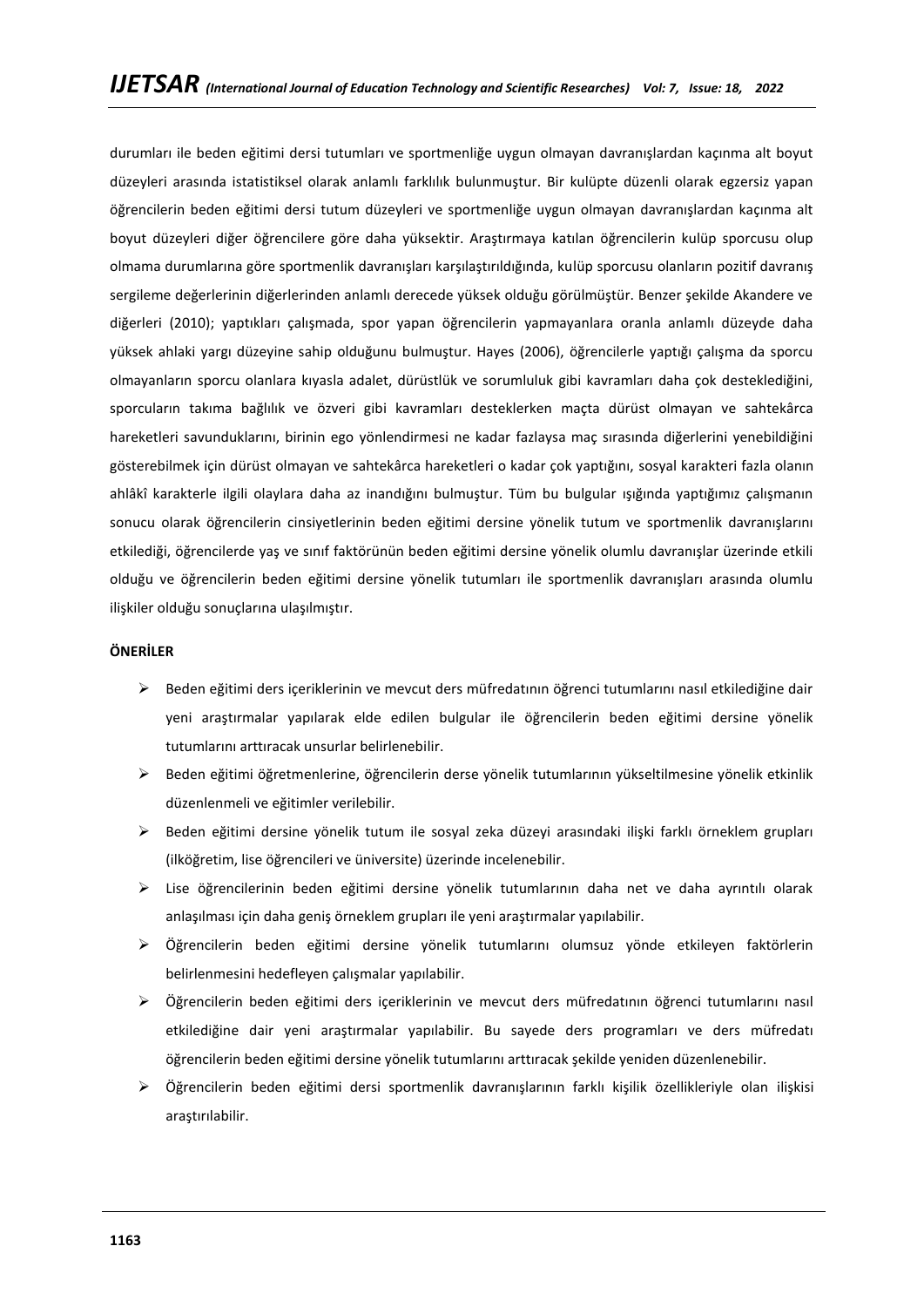- ➢ Araştırmacıların ileride yapılacak çalışmalarda farklı şehirlerde daha fazla örneklem grubu ile çalışmaları ve bu çalışmalarda sosyoekonomik şartların da göz önünde bulundurarak araştırma yapılabilir.
- ➢ Eğitim düzeyi üniversite olan anne-babaların çocuklarının beden eğitimi dersi tutumlarının düşüklüğünün sebepleri ile ilgili araştırma yapılabilir.

## **Etik Metni**

**Bu makale yüksek lisans tezinden üretilmiştir.** Ayrıca çalışma için Muş Alparslan Üniversitesi Spor Bilimleri Fakültesi Dekanlığının 14.01.2021-915 numaralı evrak tarih ve sayılı yazısı ile Etik Kurulundan onay alınmıştır.

**Yazar(lar)ın katkı oranı:** Bu çalışmada, birinci yazarın katkı oranı %60, ikinci yazarın katkı oranı %40' tır.

### **KAYNAKÇA**

- Akandere, M., Özyalvaç, N., & Duman, S. (2010). Ortaöğretim Öğrencilerinin Beden Eğitimi Dersine Yönelik Tutumları ile Akademik Başarı Motivasyonlarının İncelenmesi Konya Anadolu Lisesi Örneği. *Selçuk Üniversitesi Sosyal Bilimler Enstitüsü Dergisi* , (24) , 1-10.
- Butcher, A.C.( 1983). Foundations of Physical Education and Sport. London, The C.V. Mosby Company.
- Certel, Z., Bahadır, Z., & Çelik, B. (2020). Ortaokul Öğrencilerinin Beden Eğitimi Dersi Sportmenlik Davranışları. *Spor ve Performans Araştırmaları Dergisi*, *11*(3), 221-230.
- Ekinci, H. B. (2018). *Ortaokul Öğrencilerinin Sportmenlik Davranışları ile Başarı Algıları*. [Yüksek Lisans Tezi]. Binali Yıldırım Üniversitesi, Erzincan.
- Eroğlu, S. Y., Eroğlu, E., & Ekinci, V. (2019). Beden eğitimi ve spor yüksekokulu öğrencilerinin akademik motivasyon düzeylerinin bölüm ve sınıf değişkenlerine göre incelenmesi. *Uluslararası Spor Bilimleri Öğrenci Çalışmaları*, *1*(1), 1-7.
- Ertürk, S. (1998). *Eğitimde Program Geliştirme*. Meteksan Matbaacılık.
- Göksel, A. G., & Çağdaş, C. A. Z. (2016). Anadolu Lisesi öğrencilerinin beden eğitimi dersine yönelik tutumlarının incelenmesi. *Marmara Üniversitesi Spor Bilimleri Dergisi*, *1*(1), 1-9. DOI: 10.22396/sbd.2016.0
- Güçlü, M., Güllü, M., & Arslan, C. (2009). Ortaöğretim öğrencilerinin beden eğitimi dersine ilişkin tutumlarının incelenmesi. *E-Journal of New World Sciences Academy*, *4*(4), 273-288.
- Güllü, M., & Güçlü, M. (2009). Ortaöğretim Öğrencileri İçin Beden Eğitimi Dersi Tutum Ölçeği Geliştirilmesi, *Niğde Üniversitesi Beden Eğitimi ve Spor Bilimleri Dergisi*, *3*(2), 138-151.
- Hasdemir, M., & Hazar, Z. (2021). Ortaokul Öğrencilerinin Temel Demokratik Değerlere Karşı Tutumları ile Beden Eğitimi Dersindeki Sportmenlik Davranışlarının incelenmesi. *İnönü Üniversitesi Beden Eğitimi ve Spor Bilimleri Dergisi*, *8*(3), 33-50. DOI: 10.17155/omuspd.676577
- Hayes, R. N. (2006). *Comparisons of Social and Moral Character and Their Relationship to Task and Ego Orientations Among College Athletes*. [Doctorate Thesis]. University of Arkansas.